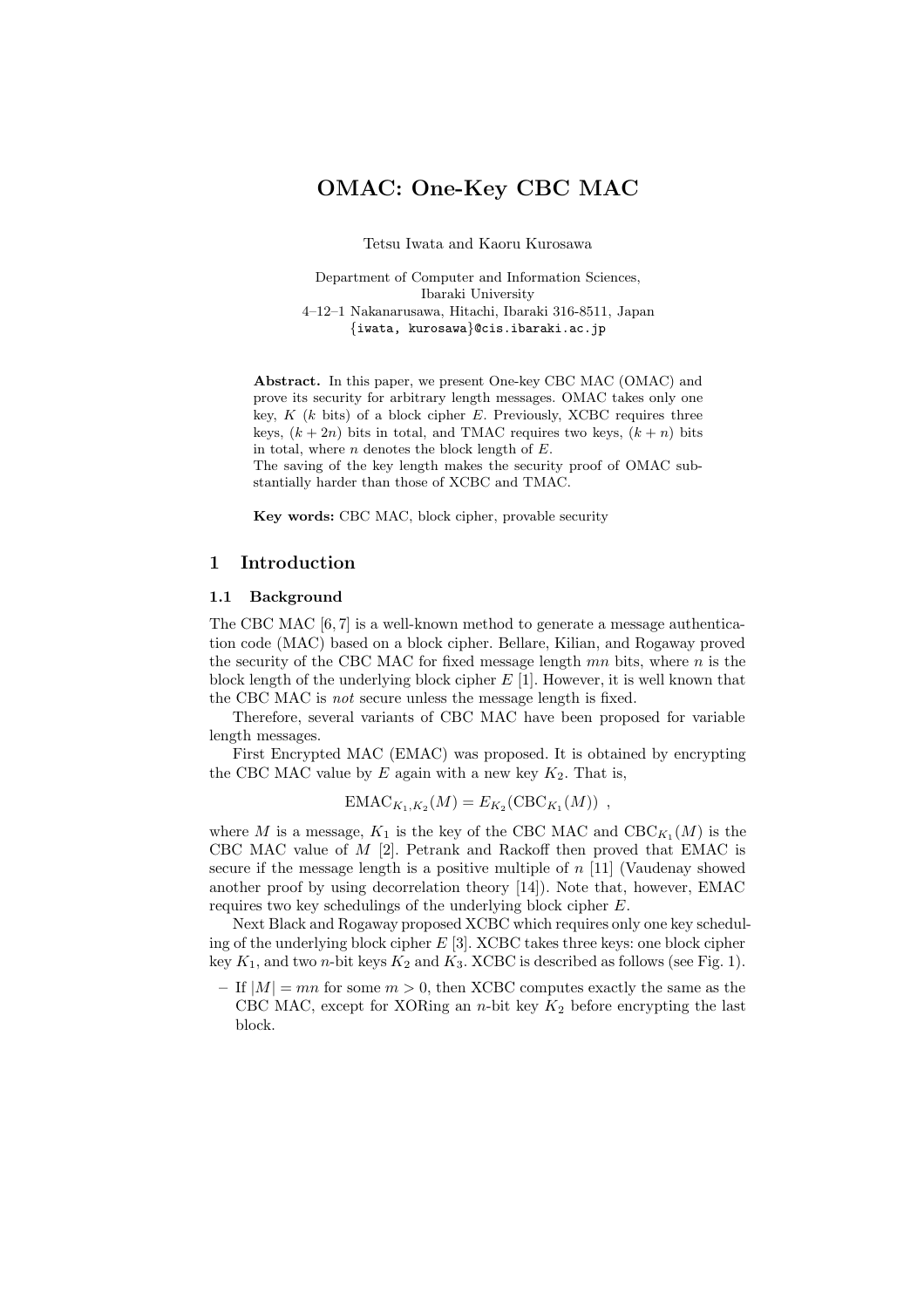

**Fig. 1.** Illustration of XCBC.

**Table 1.** Comparison of key length.

|                                       | $XCBC$ [3] TMAC [9] OMAC (This paper)] |
|---------------------------------------|----------------------------------------|
| key length $(k+2n)$ bits $(k+n)$ bits | $k$ bits                               |

**–** Otherwise, 10*<sup>i</sup>* padding (i = n−1−|M| mod n) is appended to M and XCBC computes exactly the same as the CBC MAC for the padded message, except for XORing another  $n$ -bit key  $K_3$  before encrypting the last block.

However, drawback of XCBC is that it requires three keys,  $(k + 2n)$  bits in total.

Finally Kurosawa and Iwata proposed Two-key CBC MAC (TMAC) [9]. TMAC takes two keys,  $(k+n)$  bits in total: a block cipher key  $K_1$  and an n-bit key  $K_2$ . TMAC is obtained from XCBC by replacing  $(K_2, K_3)$  with  $(K_2 \cdot \mathfrak{u}, K_2)$ , where **u** is some non-zero constant and "." denotes multiplication in  $GF(2<sup>n</sup>)$ .

#### **1.2 Our Contribution**

In this paper, we present One-key CBC MAC (OMAC) and prove its security for arbitrary length messages. OMAC takes only one key,  $K$  of a block cipher  $E$ . The key length,  $k$  bits, is the minimum because the underlying block cipher must have a  $k$ -bit key  $K$  anyway. See Table 1 for a comparison with XCBC and TMAC (See Appendix A for a detailed comparison).

OMAC is a generic name for OMAC1 and OMAC2. OMAC1 is obtained from XCBC by replacing  $(K_2, K_3)$  with  $(L \cdot \mathfrak{u}, L \cdot \mathfrak{u}^2)$  for some non-zero constant u in  $GF(2^n)$ , where L is given by

$$
L = E_K(0^n) .
$$

OMAC2 is similarly obtained by using  $(L \cdot \mathfrak{u}, L \cdot \mathfrak{u}^{-1})$ . We can compute  $L \cdot \mathfrak{u}$ ,  $L \cdot \mathbf{u}^{-1}$  and  $L \cdot \mathbf{u}^{2} = (L \cdot \mathbf{u}) \cdot \mathbf{u}$  efficiently by one shift and one conditional XOR from  $L, L$  and  $L \cdot \mathbf{u}$ , respectively.

OMAC1 (resp. OMAC2) is described as follows (see Fig. 2).

 $-$  If  $|M| = mn$  for some  $m > 0$ , then OMAC computes exactly the same as the CBC MAC, except for XORing  $L \cdot u$  before encrypting the last block.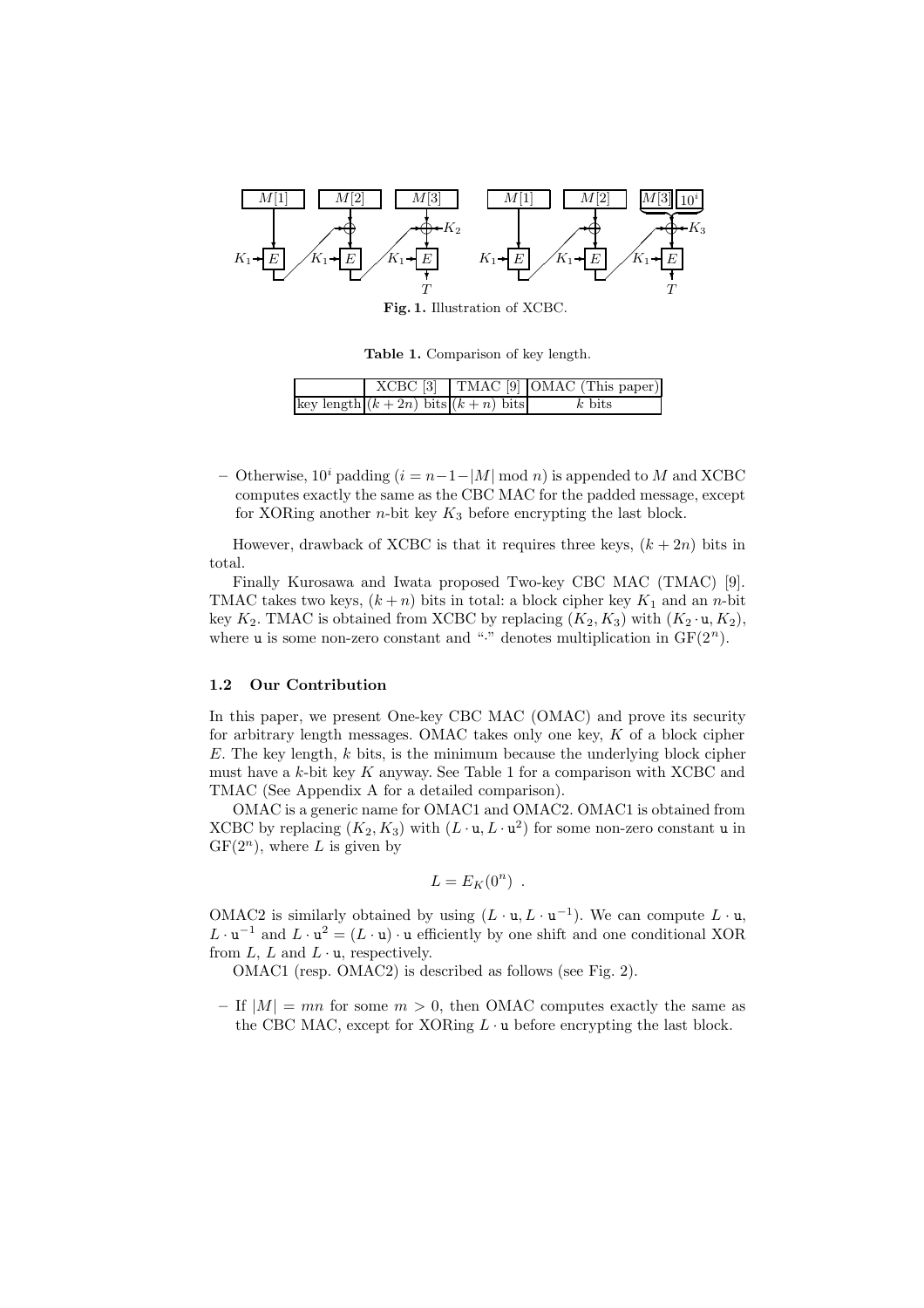

**Fig. 2.** Illustration of OMAC1. Note that  $L = E_K(0^n)$ . OMAC2 is obtained by replacing  $L \cdot \mathbf{u}^2$  with  $L \cdot \mathbf{u}^{-1}$  in the right figure.

**–** Otherwise, 10*<sup>i</sup>* padding (i = n−1−|M| mod n) is appended to M and OMAC computes exactly the same as the CBC MAC for the padded message, except for XORing  $L \cdot \mathbf{u}^2$  (resp.  $L \cdot \mathbf{u}^{-1}$ ) before encrypting the last block.

Note that in TMAC,  $K_2$  is a part of the key while in OMAC,  $L$  is not a part of the key and is generated from  $K$ .

This saving of the key length makes the security proof of OMAC substantially harder than that of TMAC, as shown below. In Fig. 2, suppose that  $M[1] = 0<sup>n</sup>$ . Then the output of the first  $E_K$  is L. The same L always appears again at the last block. In general, such reuse of  $L$  would get one into trouble in the security proof.

(In OCB mode [13] and PMAC [5],  $L = E_K(0^n)$  is also used as a key of a universal hash function. However,  $L$  appears as an output of some internal block cipher only with negligible probability.)

Nevertheless we prove that OMAC is as secure as XCBC, where the security analysis is in the concrete-security paradigm [1]. Further OMAC has all other nice properties which XCBC (and TMAC) has. That is, the domain of OMAC is  $\{0,1\}^*$ , it requires one key scheduling of the underlying block cipher E and  $\max\{1, \lceil |M|/n \rceil\}$  block cipher invocations.

### **1.3 Other Related Work**

Jaulmes, Joux and Valette proposed RMAC [8] which is an extension of EMAC. RMAC encrypts the CBC MAC value with  $K_2 \oplus R$ , where R is an n-bit random string and it is a part of the tag. That is,

$$
\text{RMAC}_{K_1,K_2}(M) = (E_{K_2 \oplus R}(\text{CBC}_{K_1}(M)), R) .
$$

They showed that the security of RMAC is beyond the birthday paradox limit. (XCBC, TMAC and OMAC are secure up to the birthday paradox limit.)

# **2 Preliminaries**

#### **2.1 Notation**

We use similar notation as in [13,5]. For a set  $A, x \stackrel{R}{\leftarrow} A$  means that x is chosen from A uniformly at random. If  $a, b \in \{0, 1\}^*$  are equal-length strings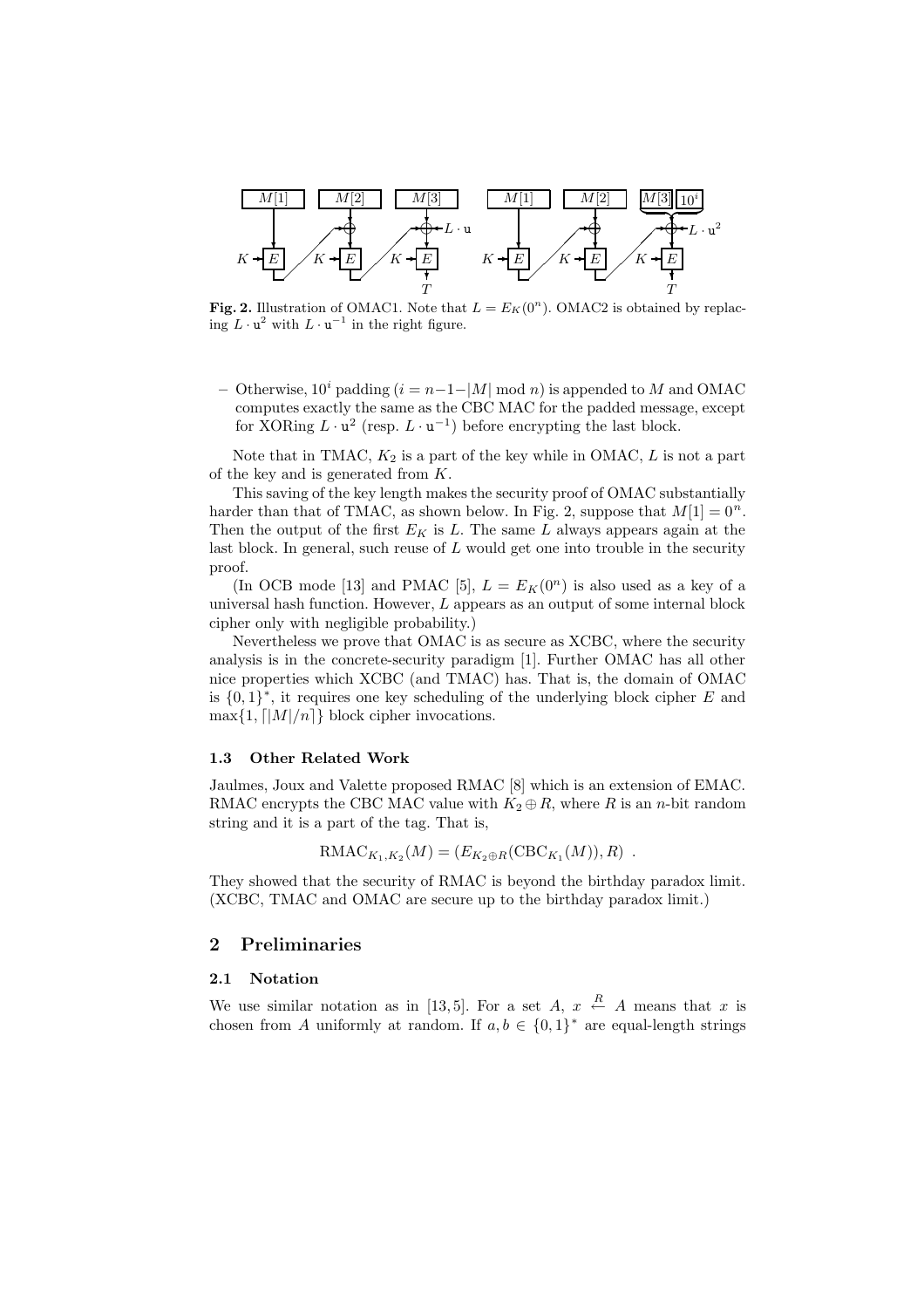then  $a \oplus b$  is their bitwise XOR. If  $a, b \in \{0,1\}^*$  are strings then  $a \circ b$  denote their concatenation. For simplicity, we sometimes write ab for  $a \circ b$  if there is no confusion.

For an *n*-bit string  $a = a_{n-1} \cdots a_1 a_0 \in \{0, 1\}^n$ , let  $a \ll 1 = a_{n-2} \cdots a_1 a_0 0$ denote the *n*-bit string which is a left shift of a by 1 bit, while  $a \gg 1$  $0a_{n-1} \cdots a_2 a_1$  denote the *n*-bit string which is a right shift of a by 1 bit.

If  $a \in \{0,1\}^*$  is a string then |a| denotes its length in bits. For any bit string  $a \in \{0,1\}^*$  such that  $|a| \leq n$ , we let

$$
\text{pad}_n(a) = \begin{cases} a10^{n-|a|-1} \text{ if } |a| < n, \\ a & \text{if } |a| = n. \end{cases} \tag{1}
$$

Define  $||a||_n = \max\{1, \lceil |a|/n \rceil\}$ , where the empty string counts as one block. In pseudocode, we write "Partition M into  $M[1] \cdots M[m]$ " as shorthand for "Let  $m = ||M||_n$ , and let  $M[1], \ldots, M[m]$  be bit strings such that  $M[1] \cdots M[m] = M$ and  $|M[i]| = n$  for  $1 \leq i < m$ ."

#### **2.2 CBC MAC**

The block cipher E is a function  $E : \mathcal{K}_E \times \{0,1\}^n \to \{0,1\}^n$ , where each  $E(K, \cdot) = E_K(\cdot)$  is a permutation on  $\{0,1\}^n$ ,  $\mathcal{K}_E$  is the set of possible keys and  $n$  is the block length.

The CBC MAC [6, 7] is the simplest and most well-known algorithm to make a MAC from a block cipher E. Let  $M = M[1] \circ M[2] \circ \cdots \circ M[m]$  be a message string, where  $|M[1]| = |M[2]| = \cdots = |M[m]| = n$ . Then  $CBC_K(M)$ , the CBC MAC of M under key K, is defined as  $Y[m]$ , where

$$
Y[i] = E_K(M[i] \oplus Y[i-1])
$$

for  $i = 1, \ldots, m$  and  $Y[0] = 0<sup>n</sup>$ . Bellare, Kilian and Rogaway proved the security of the CBC MAC for fixed message length mn bits [1].

#### **2.3 The Field with 2***<sup>n</sup>* **Points**

We interchangeably think of a point  $a$  in  $GF(2<sup>n</sup>)$  in any of the following ways: (1) as an abstract point in a field; (2) as an *n*-bit string  $a_{n-1} \cdots a_1 a_0 \in \{0,1\}^n$ ; (3) as a formal polynomial  $a(\mathbf{u}) = a_{n-1}\mathbf{u}^{n-1} + \cdots + a_1\mathbf{u} + a_0$  with binary coefficients.

To add two points in  $GF(2<sup>n</sup>)$ , take their bitwise XOR. We denote this operation by  $a \oplus b$ .

To multiply two points, fix some irreducible polynomial  $f(u)$  having binary coefficients and degree  $n$ . To be concrete, choose the lexicographically first polynomial among the irreducible degree  $n$  polynomials having a minimum number of coefficients. We list some indicated polynomials (See [10, Chapter 10] for other polynomials).

$$
\begin{cases}\nf(\mathbf{u}) = \mathbf{u}^{64} + \mathbf{u}^4 + \mathbf{u}^3 + \mathbf{u} + 1 & \text{for } n = 64, \\
f(\mathbf{u}) = \mathbf{u}^{128} + \mathbf{u}^7 + \mathbf{u}^2 + \mathbf{u} + 1 & \text{for } n = 128, \text{ and} \\
f(\mathbf{u}) = \mathbf{u}^{256} + \mathbf{u}^{10} + \mathbf{u}^5 + \mathbf{u}^2 + 1 & \text{for } n = 256.\n\end{cases}
$$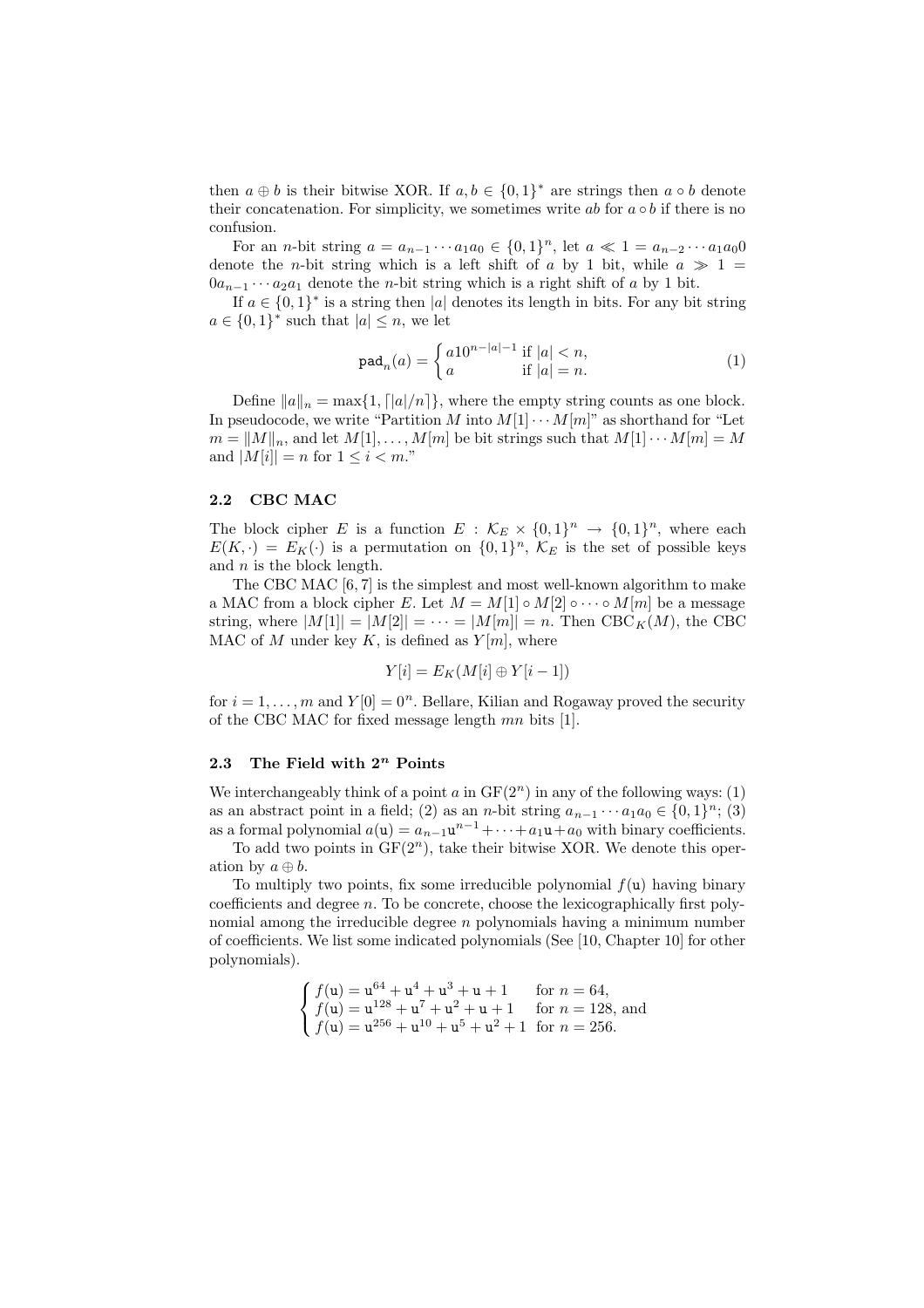To multiply two points  $a \in \mathrm{GF}(2^n)$  and  $b \in \mathrm{GF}(2^n)$ , regard a and b as polynomials  $a(\mathbf{u}) = a_{n-1}\mathbf{u}^{n-1} + \cdots + a_1\mathbf{u} + a_0$  and  $b(\mathbf{u}) = b_{n-1}\mathbf{u}^{n-1} + \cdots + b_1\mathbf{u} + b_0$ , form their product  $c(u)$  where one adds and multiplies coefficients in  $GF(2)$ , and take the remainder when dividing  $c(\mathbf{u})$  by  $f(\mathbf{u})$ .

Note that it is particularly easy to multiply a point  $a \in \{0,1\}^n$  by u. For example, if  $n = 128$ ,

$$
a \cdot \mathbf{u} = \begin{cases} a \ll 1 & \text{if } a_{127} = 0, \\ (a \ll 1) \oplus 0^{120} 10000111 & \text{otherwise.} \end{cases}
$$
 (2)

Also, note that it is easy to divide a point  $a \in \{0, 1\}^n$  by u, meaning that one multiplies a by the multiplicative inverse of u in the field:  $a \cdot u^{-1}$ . For example, if  $n = 128$ ,

$$
a \cdot \mathbf{u}^{-1} = \begin{cases} a \gg 1 & \text{if } a_0 = 0, \\ (a \gg 1) \oplus 10^{120} 1000011 & \text{otherwise.} \end{cases}
$$
(3)

### **3 Basic Construction**

In this section, we show a basic construction of OMAC-family.

OMAC-family is defined by a block cipher  $E : \mathcal{K}_E \times \{0,1\}^n \to \{0,1\}^n$ , an *n*-bit constant Cst, a universal hash function  $H : \{0,1\}^n \times X \to \{0,1\}^n$ , and two distinct constants  $\texttt{Cst}_1, \texttt{Cst}_2 \in X$ , where X is the finite domain of H.

H, Cst<sub>1</sub> and Cst<sub>2</sub> must satisfy the following conditions while Cst is arbitrary. We write  $H_L(\cdot)$  for  $H(L, \cdot)$ .

- 1. For any  $y \in \{0,1\}^n$ , the number of  $L \in \{0,1\}^n$  such that  $H_L(\text{Cst}_1) = y$  is at most  $\epsilon_1 \cdot 2^n$  for some sufficiently small  $\epsilon_1$ .
- 2. For any  $y \in \{0,1\}^n$ , the number of  $L \in \{0,1\}^n$  such that  $H_L(\text{Cst}_2) = y$  is at most  $\epsilon_2 \cdot 2^n$  for some sufficiently small  $\epsilon_2.$
- 3. For any  $y \in \{0,1\}^n$ , the number of  $L \in \{0,1\}^n$  such that  $H_L(\text{Cst}_1) \oplus$  $H_L(\text{Cst}_2) = y$  is at most  $\epsilon_3 \cdot 2^n$  for some sufficiently small  $\epsilon_3$ .
- 4. For any  $y \in \{0,1\}^n$ , the number of  $L \in \{0,1\}^n$  such that  $H_L(\text{Cst}_1) \oplus L = y$ is at most  $\epsilon_4 \cdot 2^n$  for some sufficiently small  $\epsilon_4$ .
- 5. For any  $y \in \{0,1\}^n$ , the number of  $L \in \{0,1\}^n$  such that  $H_L(\text{Cst}_2) \oplus L = y$ is at most  $\epsilon_5 \cdot 2^n$  for some sufficiently small  $\epsilon_5$ .
- 6. For any  $y \in \{0,1\}^n$ , the number of  $L \in \{0,1\}^n$  such that  $H_L(\text{Cst}_1) \oplus$  $H_L(\texttt{Cst}_2) \oplus L = y$  is at most  $\epsilon_6 \cdot 2^n$  for some sufficiently small  $\epsilon_6$ .

*Remark 3.1.* Property 1 and 2 says that  $H_L(\text{Cst}_1)$  and  $H_L(\text{Cst}_2)$  are almost uniformly distributed. Property 3 is satisfied by AXU (almost XOR universal) hash functions [12]. Property 4, 5, 6 are new requirements introduced here.

The algorithm of OMAC-family is described in Fig. 3 and illustrated in Fig. 4, where  $\texttt{pad}_n(\cdot)$  is defined in (1).

The key space K of OMAC-family is  $\mathcal{K} = \mathcal{K}_E$ . It takes a key  $K \in \mathcal{K}_E$  and a message  $M \in \{0,1\}^*$ , and returns a string in  $\{0,1\}^n$ .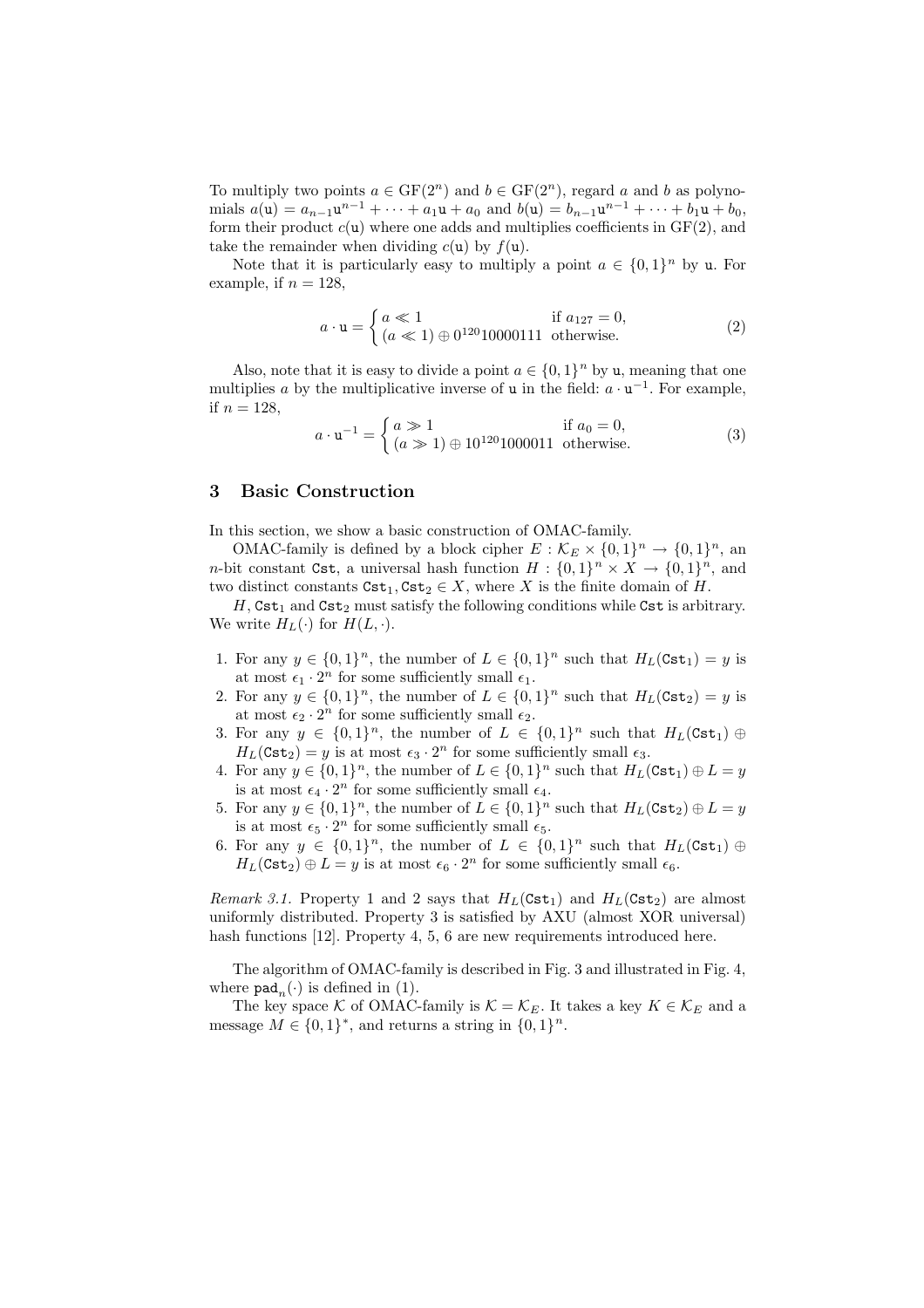```
Algorithm OMAC-family<sub>K</sub>(M)
L \leftarrow E_K(\texttt{Cst})Y[0] \leftarrow 0^nPartition M into M[1] \cdots M[m]for i \leftarrow 1 to m - 1 do
           X[i] \leftarrow M[i] \oplus Y[i-1]Y[i] \leftarrow E_K(X[i])X[m] \leftarrow pad<sub>n</sub>(M[m]) \oplus Y[m-1]\textbf{if } |M[m]| = n \textbf{ then } X[m] \leftarrow X[m] \oplus H_L(\texttt{Cst}_1)\mathbf{else} \ X[m] \leftarrow X[m] \oplus H_L(\mathtt{Cst}_2)T \leftarrow E_K(X[m])return T
```
**Fig. 3.** Definition of OMAC-family.



**Fig. 4.** Illustration of OMAC-family.

### **4 Proposed Specification**

In this section, we present two specifications of OMAC-family: OMAC1 and OMAC2. We use OMAC as a generic name for OMAC1 and OMAC2.

In OMAC1 we let  $\texttt{Cst} = 0^n$ ,  $H_L(x) = L \cdot x$ ,  $\texttt{Cst}_1 = u$  and  $\texttt{Cst}_2 = u^2$ , where "." denotes multiplication over  $GF(2^n)$ . Equivalently,  $L = E_K(0^n)$ ,  $H_L(\text{Cst}_1) = L \cdot \text{u}$ and  $H_L(\text{Cst}_2) = L \cdot u^2$ . OMAC2 is the same as OMAC1 except for  $\text{Cst}_2$  = u<sup>-1</sup> instead of  $\text{Cst}_2 = u^2$ . Equivalently,  $L = E_K(0^n)$ ,  $H_L(\text{Cst}_1) = L \cdot u$  and  $H_L(\texttt{Cst}_2) = L \cdot \mathbf{u}^{-1}.$ 

Note that  $L \cdot \mathbf{u}$ ,  $L \cdot \mathbf{u}^{-1}$  and  $L \cdot \mathbf{u}^2 = (L \cdot \mathbf{u}) \cdot \mathbf{u}$  can be computed efficiently by one shift and one conditional XOR from  $L, L$  and  $L \cdot \mathbf{u}$ , respectively as shown in (2) and (3). It is easy to see that the conditions in Sec. 3 are satisfied for  $\epsilon_1 = \cdots = \epsilon_6 = 2^{-n}$  in OMAC1 and OMAC2.

OMAC1 and OMAC2 are described in Fig. 5 and illustrated in Fig. 2.

### **5 Security of OMAC-Family**

### **5.1 Security Definitions**

Let Perm $(n)$  denote the set of all permutations on  $\{0, 1\}^n$ . We say that P is a random permutation if P is randomly chosen from  $\text{Perm}(n)$ .

The security of a block cipher E can be quantified as  $\text{Adv}_{E}^{\text{prp}}(t, q)$ , the maximum advantage that an adversary  $A$  can obtain when trying to distinguish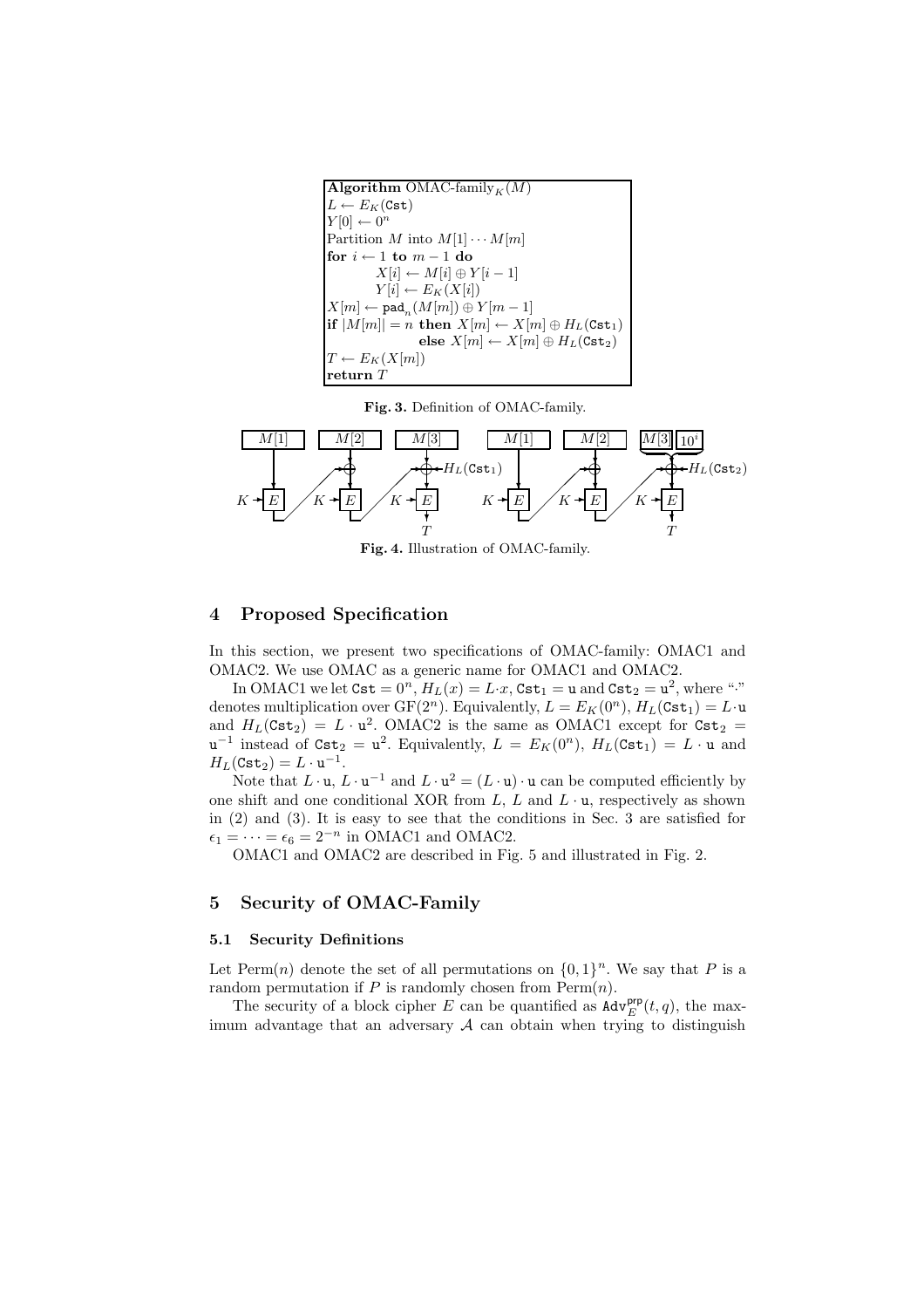| Algorithm $OMAC1_K(M)$                                     | Algorithm $OMAC2_K(M)$                                     |
|------------------------------------------------------------|------------------------------------------------------------|
| $L \leftarrow E_K(0^n)$                                    | $L \leftarrow E_K(0^n)$                                    |
| $Y[0] \leftarrow 0^n$                                      | $Y[0] \leftarrow 0^n$                                      |
| Partition M into $M[1]\cdots M[m]$                         | Partition M into $M[1]\cdots M[m]$                         |
| for $i \leftarrow 1$ to $m-1$ do                           | for $i \leftarrow 1$ to $m-1$ do                           |
| $X[i] \leftarrow M[i] \oplus Y[i-1]$                       | $X[i] \leftarrow M[i] \oplus Y[i-1]$                       |
| $Y[i] \leftarrow E_K(X[i])$                                | $Y[i] \leftarrow E_K(X[i])$                                |
| $ X[m] \leftarrow$ pad <sub>n</sub> $(M[m]) \oplus Y[m-1]$ | $ X[m] \leftarrow$ pad <sub>n</sub> $(M[m]) \oplus Y[m-1]$ |
| if $ M[m] =n$                                              | if $ M[m] =n$                                              |
| then $X[m] \leftarrow X[m] \oplus L \cdot u$               | then $X[m] \leftarrow X[m] \oplus L \cdot u$               |
| else $X[m] \leftarrow X[m] \oplus L \cdot \mathbf{u}^2$    | else $X[m] \leftarrow X[m] \oplus L \cdot \mathbf{u}^{-1}$ |
| $T \leftarrow E_K(X[m])$                                   | $T \leftarrow E_K(X[m])$                                   |
| return $\scriptstyle T$                                    | return $T$                                                 |

**Fig. 5.** Description of OMAC1 and OMAC2.

 $E_K(\cdot)$  (with a randomly chosen key K) from a random permutation  $P(\cdot)$ , when allowed computation time t and q queries to an oracle (which is either  $E_K(\cdot)$  or  $P(\cdot)$ ). This advantage is defined as follows.

$$
\label{eq:adw} \left\{ \begin{aligned} &\text{Adv}^{\text{prp}}_{E}(\mathcal{A}) \overset{\text{def}}{=} \left| \Pr(K \overset{R}{\leftarrow} \mathcal{K}_{E}: \mathcal{A}^{E_{K}(\cdot)} = 1) - \Pr(P \overset{R}{\leftarrow} \text{Perm}(n): \mathcal{A}^{P(\cdot)} = 1) \right| \\ &\text{Adv}^{\text{prp}}_{E}(t, q) \overset{\text{def}}{=} \max_{\mathcal{A}} \left\{ \text{Adv}^{\text{prp}}_{E}(\mathcal{A}) \right\} \end{aligned} \right.
$$

We say that a block cipher E is secure if  $\text{Adv}_{E}^{\text{prp}}(t, q)$  is sufficiently small.

Similarly, a MAC algorithm is a map  $F : \mathcal{K}_F \times \{0,1\}^* \to \{0,1\}^n$ , where  $\mathcal{K}_F$ is a set of keys and we write  $F_K(\cdot)$  for  $F(K, \cdot)$ . We say that an adversary  $\mathcal{A}^{F_K(\cdot)}$ *forges* if A outputs  $(M, F_K(M))$  where A never queried M to its oracle  $F_K(\cdot)$ . Then we define the advantage as

$$
\left\{\begin{aligned} &\operatorname{Adv}^{\text{mac}}_F(\mathcal{A}) \stackrel{\text{def}}{=} \Pr(K \stackrel{R}{\leftarrow} \mathcal{K}_F : \mathcal{A}^{F_K(\cdot)} \text{ forges})\\ &\operatorname{Adv}^{\text{mac}}_F(t, q, \mu) \stackrel{\text{def}}{=} \max_{\mathcal{A}} \left\{\operatorname{Adv}^{\text{mac}}_F(\mathcal{A})\right\} \end{aligned}\right.
$$

where the maximum is over all adversaries who run in time at most  $t$ , make at most q queries, and each query is at most  $\mu$  bits. We say that a MAC algorithm is secure if  $\text{Adv}_{F}^{\text{mac}}(t, q, \mu)$  is sufficiently small.

Let Rand $(*, n)$  denote the set of all functions from  $\{0, 1\}^*$  to  $\{0, 1\}^n$ . This set is given a probability measure by asserting that a random element  $R$  of Rand(\*, n) associates to each string  $M \in \{0,1\}^*$  a random string  $R(M) \in$  ${0, 1}^n$ . Then we define the advantage as

$$
\left\{\begin{aligned} &\text{Adv}^{\text{viprf}}_F(\mathcal{A}) \stackrel{\text{def}}{=} \left|\Pr(K \stackrel{R}{\leftarrow} \mathcal{K}_F: \mathcal{A}^{F_K(\cdot)} = 1) - \Pr(R \stackrel{R}{\leftarrow} \text{Rand}(*, n): \mathcal{A}^{R(\cdot)} = 1)\right| \\ &\text{Adv}^{\text{viprf}}_F(t, q, \mu) \stackrel{\text{def}}{=} \max_{\mathcal{A}} \left\{\text{Adv}^{\text{viprf}}_F(\mathcal{A})\right\} \end{aligned}\right.
$$

where the maximum is over all adversaries who run in time at most  $t$ , make at most q queries, and each query is at most  $\mu$  bits. We say that a MAC algorithm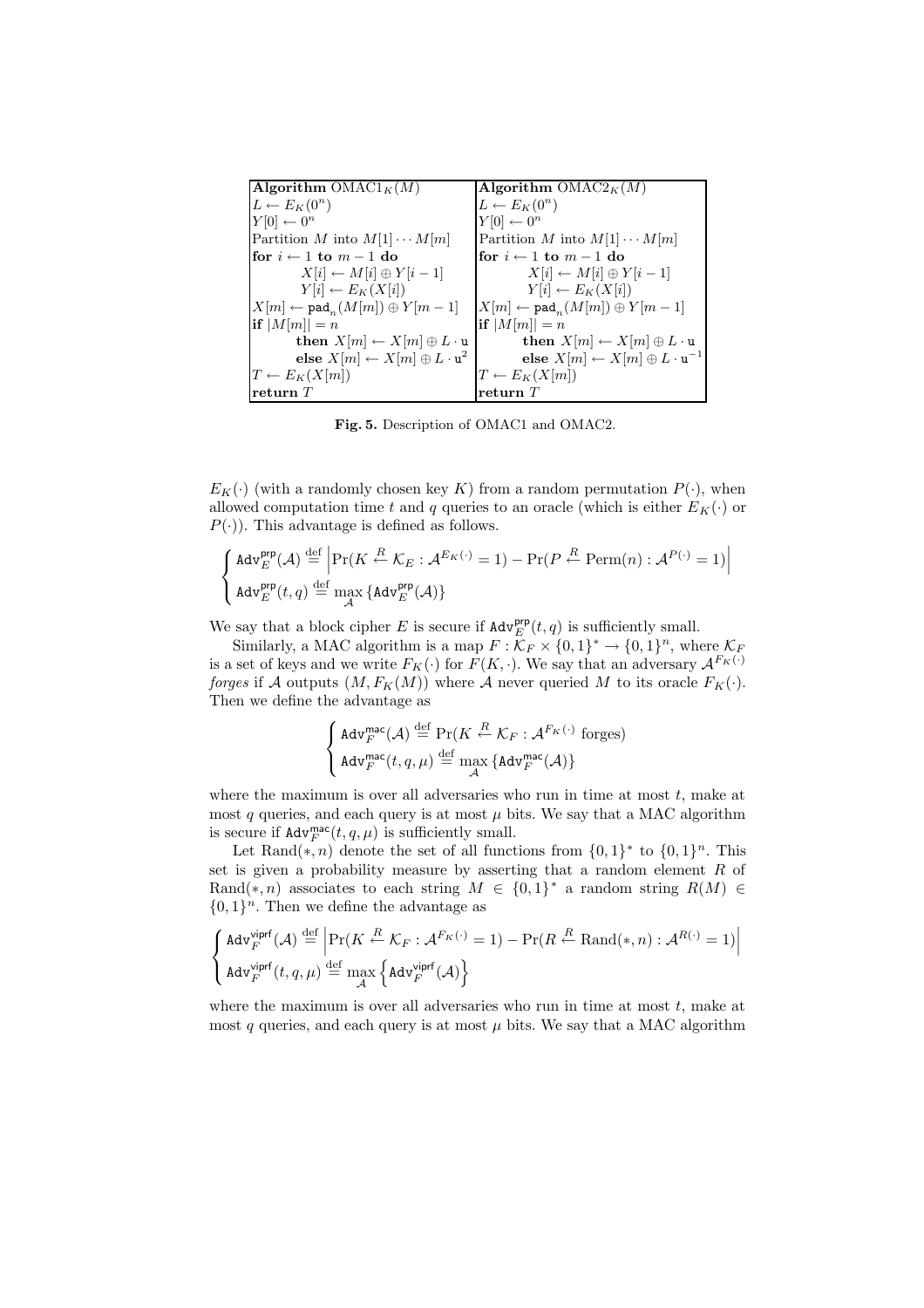is pseudorandom if  $\text{Adv}_{F}^{\text{vipff}}(t, q, \mu)$  is sufficiently small (viprf stands for Variablelength Input PseudoRandom Function).

Without loss of generality, adversaries are assumed to never ask a query outside the domain of the oracle, and to never repeat a query.

### **5.2 Theorem Statements**

We first prove that OMAC-family is pseudorandom if the underlying block cipher is a random permutation  $P$  (information-theoretic result). This proof is much harder than the previous works because of the reuse of L as explained Sec. 1.2.

Lemma 5.1 (Main Lemma for OMAC-family). *Suppose that* H, Cst<sub>1</sub> and Cst<sub>2</sub> *satisfy the conditions in Sec. 3 for some sufficiently small*  $\epsilon_1, \ldots, \epsilon_6$ *, and let* Cst *be an arbitrarily* n*-bit constant. Suppose that a random permutation*  $P \in Perm(n)$  *is used in OMAC-family as the underlying block cipher. Let* A *be an adversary which asks at most* q *queries, and each query is at most* nm *bits (m is the maximum number of blocks in each query). Assume*  $m \leq 2^n/4$ *. Then* 

$$
\left|\Pr(P \stackrel{R}{\leftarrow} Perm(n) : \mathcal{A}^{OMAC-family_P(\cdot)} = 1) - \Pr(R \stackrel{R}{\leftarrow} Rand(*, n) : \mathcal{A}^{R(\cdot)} = 1)\right| \le \frac{q^2}{2} \cdot \left(\frac{7m^2 + 2}{2^n} + 3m^2\epsilon\right) ,\tag{4}
$$

*where*  $\epsilon = \max{\{\epsilon_1, \ldots, \epsilon_6\}}$ .

A proof is given in the next section.

The following results hold for both OMAC1 and OMAC2. First, we obtain the following lemma by substituting  $\epsilon = 2^{-n}$  in Lemma 5.1.

**Lemma 5.2 (Main Lemma for OMAC).** *Suppose that a random permutation*  $P \in Perm(n)$  *is used in OMAC as the underlying block cipher. Let* A *be an adversary which asks at most* q *queries, and each query is at most* nm *bits. Assume*  $m \leq 2^n/4$ *. Then* 

$$
\left| \Pr(P \stackrel{R}{\leftarrow} Perm(n) : \mathcal{A}^{OMAC_P(\cdot)} = 1) - \Pr(R \stackrel{R}{\leftarrow} Rand(*, n) : \mathcal{A}^{R(\cdot)} = 1) \right| \le \frac{(5m^2 + 1)q^2}{2^n} .
$$

We next show that OMAC is pseudorandom if the underlying block cipher  $E$ is secure. It is standard to pass to this complexity-theoretic result from Lemma 5.2. (For example, see [1, Section 3.2] for the proof technique. In [1, Section 3.2], it is shown that a complexity-theoretic advantage of the CBC MAC is obtained from its information-theoretic advantage.)

**Corollary 5.1.** *Let*  $E : \mathcal{K}_E \times \{0,1\}^n \to \{0,1\}^n$  *be the underlying block cipher used in OMAC. Then*

$$
\mathsf{Adv}_{\mathsf{OMAC}}^{\mathsf{viprf}}(t,q,nm) \leq \frac{(5m^2+1)q^2}{2^n} + \mathsf{Adv}_{E}^{\mathsf{prp}}(t',q')\enspace,
$$

*where*  $t' = t + O(mq)$  *and*  $q' = mq + 1$ *.*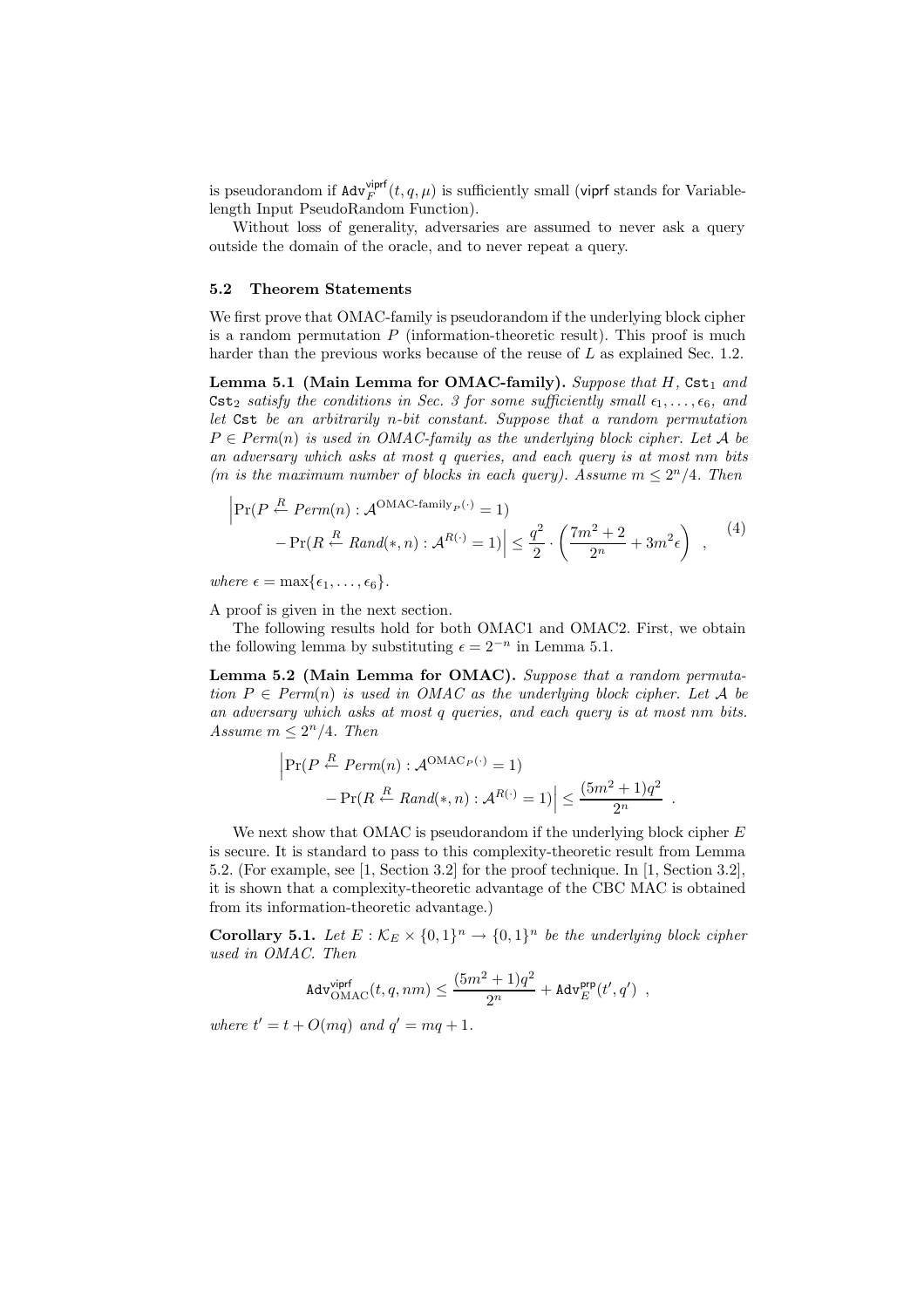

**Fig. 6.** Illustrations of  $Q_1$ ,  $Q_2$   $Q_3$ ,  $Q_4$ ,  $Q_5$  and  $Q_6$ . Note that  $L = P(\text{Cst})$ .

Finally we show that OMAC is secure as a MAC algorithm from Corollary 5.1 in the usual way. (For example, see [1, Proposition 2.7] for the proof technique. In [1, Proposition 2.7], it is shown that pseudorandom functions are secure MACs.)

**Theorem 5.1.** *Let*  $E : \mathcal{K}_E \times \{0,1\}^n \to \{0,1\}^n$  *be the underlying block cipher used in OMAC. Then*

$$
\mathsf{Adv}_{\mathsf{OMAC}}^{\mathsf{mac}}(t,q,nm) \leq \frac{(5m^2+1)q^2+1}{2^n} + \mathsf{Adv}_{E}^{\mathsf{prp}}(t',q')\enspace,
$$

*where*  $t' = t + O(mq)$  *and*  $q' = mq + 1$ *.* 

#### **5.3 Proof of Main Lemma for OMAC-family**

Let  $H$ ,  $\texttt{Cst}_1$  and  $\texttt{Cst}_2$  satisfy the conditions in Sec. 3 for some sufficiently small  $\epsilon_1,\ldots,\epsilon_6$ , and Cst be an arbitrarily *n*-bit constant. For a random permutation  $P \in \text{Perm}(n)$  and a random *n*-bit string Rnd  $\in \{0, 1\}^n$ , define

$$
\begin{cases}\nQ_1(x) \stackrel{\text{def}}{=} P(x) \oplus \text{Rnd}, & Q_2(x) \stackrel{\text{def}}{=} P(x \oplus \text{Rnd}) \oplus \text{Rnd}, \\
Q_3(x) \stackrel{\text{def}}{=} P(x \oplus \text{Rnd} \oplus H_L(\text{Cst}_1)), & Q_4(x) \stackrel{\text{def}}{=} P(x \oplus \text{Rnd} \oplus H_L(\text{Cst}_2)), \\
Q_5(x) \stackrel{\text{def}}{=} P(x \oplus H_L(\text{Cst}_1)) \text{ and } & Q_6(x) \stackrel{\text{def}}{=} P(x \oplus H_L(\text{Cst}_2)),\n\end{cases}
$$
\n(5)

where  $L = P(\text{Cst})$ . See Fig. 6 for illustrations.

We first show that  $Q_1(\cdot), Q_2(\cdot), Q_3(\cdot), Q_4(\cdot), Q_5(\cdot), Q_6(\cdot)$  are indistinguishable from a pair of six independent random permutations  $P_1(\cdot)$ ,  $P_2(\cdot)$ ,  $P_3(\cdot)$ ,  $P_4(\cdot), P_5(\cdot), P_6(\cdot).$ 

**Lemma 5.3.** *Let* A *be an adversary which asks at most* q *queries in total. Then*

$$
\left|\Pr(P \stackrel{R}{\leftarrow} Perm(n); \text{Rnd} \stackrel{R}{\leftarrow} \{0,1\}^n : \mathcal{A}^{Q_1(\cdot),\dots,Q_6(\cdot)} = 1) - \Pr(P_1,\dots,P_6 \stackrel{R}{\leftarrow} Perm(n) : \mathcal{A}^{P_1(\cdot),\dots,P_6(\cdot)} = 1)\right| \le \frac{3q^2}{2} \cdot \left(\frac{1}{2^n} + \epsilon\right) ,
$$

*where*  $\epsilon = \max{\{\epsilon_1, \ldots, \epsilon_6\}}$ .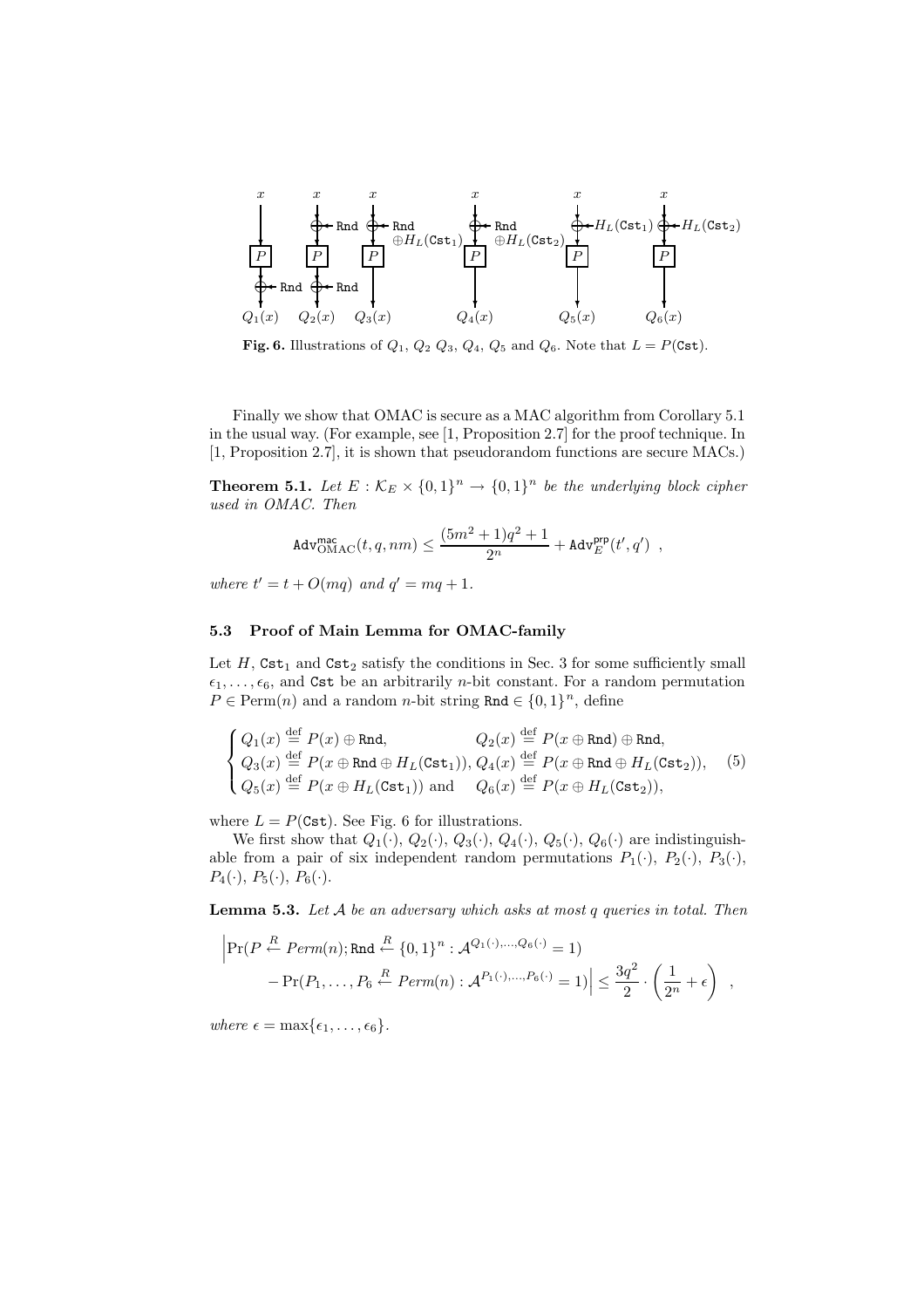







**Fig. 9.** Illustration of MOMAC for  $|M| \leq n$ .

A proof is given in Appendix B.

Next we define MOMAC (Modified OMAC). It uses six independent random permutations  $P_1, P_2, P_3, P_4, P_5, P_6 \in \text{Perm}(n)$ . The algorithm  $\text{MOMAC}_{P_1,...,P_6}(\cdot)$ is described in Fig. 7 and illustrated in Fig. 8 and Fig. 9.

We prove that MOMAC is pseudorandom.

**Lemma 5.4.** *Let* A *be an adversary which asks at most* q *queries, and each query is at most nm bits. Assume*  $m \leq 2^n/4$ *. Then* 

$$
\left|\Pr(P_1,\ldots,P_6 \stackrel{R}{\leftarrow} Perm(n) : \mathcal{A}^{\text{MOMAC}_{P_1,\ldots,P_6}(\cdot)} = 1) - \Pr(R \stackrel{R}{\leftarrow} Rand(*,n) : \mathcal{A}^{R(\cdot)} = 1)\right| \le \frac{(2m^2 + 1)q^2}{2^n} .
$$

A proof is given in Appendix C.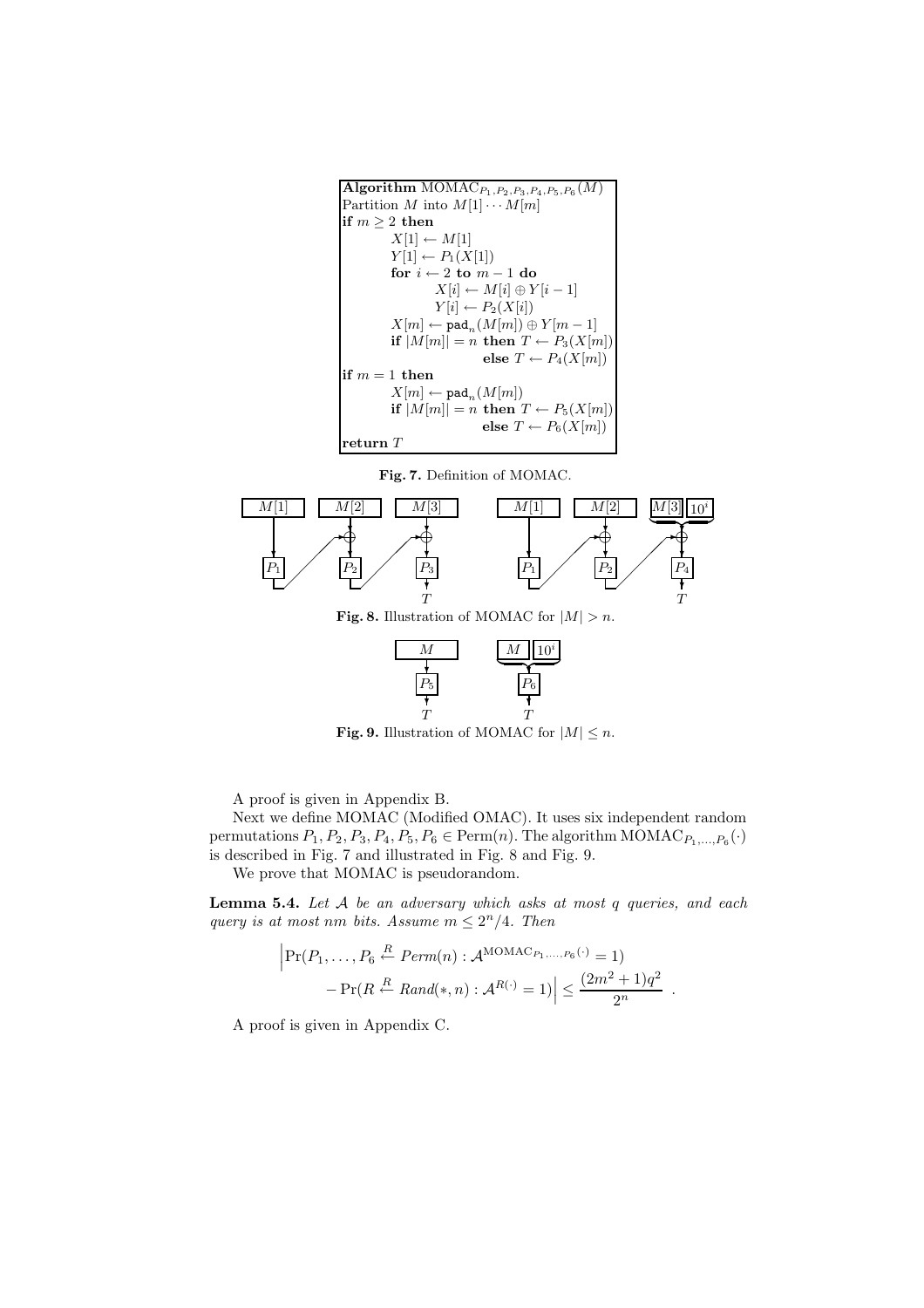| Algorithm $\overline{\mathcal{B}}_{A}^{\mathcal{O}_{1},, \mathcal{O}_{6}}$ |                                                                             |  |
|----------------------------------------------------------------------------|-----------------------------------------------------------------------------|--|
| 1: When A asks its r-th query $M^{(r)}$ :                                  |                                                                             |  |
| 2:                                                                         | $T^{(r)} \leftarrow \text{MOMAC}_{\mathcal{O}_1, , \mathcal{O}_6}(M^{(r)})$ |  |
| $\overline{3}$ :                                                           | return $T^{(r)}$                                                            |  |
|                                                                            | 4: When $A$ halts and outputs $b$ :                                         |  |
| 5:                                                                         | output $b$                                                                  |  |

**Fig. 10.** Algorithm  $\mathcal{B}_{\mathcal{A}}$ . Note that for  $1 \leq i \leq 6$ ,  $\mathcal{O}_i$  is either  $P_i$  or  $Q_i$ 

The next lemma shows that  $OMAC-family_{P}(\cdot)$  and  $MOMAC_{P_1,\ldots,P_6}(\cdot)$  are indistinguishable.

**Lemma 5.5.** *Let* A *be an adversary which asks at most* q *queries, and each query is at most nm bits. Assume*  $m \leq 2^n/4$ *. Then* 

$$
\left|\Pr(P \stackrel{R}{\leftarrow} Perm(n) : \mathcal{A}^{OMAC-family_P(\cdot)} = 1) - \Pr(P_1, \dots, P_6 \stackrel{R}{\leftarrow} Perm(n) : \mathcal{A}^{MOMAC_{P_1, \dots, P_6}(\cdot)} = 1)\right| \le \frac{3m^2q^2}{2} \cdot \left(\frac{1}{2^n} + \epsilon\right) .
$$

*Proof.* Suppose that there exists an adversary A such that

$$
\left| \Pr(P \stackrel{R}{\leftarrow} \text{Perm}(n) : \mathcal{A}^{\text{OMAC-family}_{P}(\cdot)} = 1) - \Pr(P_1, ..., P_6 \stackrel{R}{\leftarrow} \text{Perm}(n) : \mathcal{A}^{\text{MOMAC}_{P_1, ..., P_6}(\cdot)} = 1) \right| > \frac{3m^2q^2}{2} \cdot \left(\frac{1}{2^n} + \epsilon\right) .
$$

By using  $A$ , we show a construction of an adversary  $B_A$  such that:

$$
- \mathcal{B}_{\mathcal{A}} \text{ asks at most } mq \text{ queries, and}
$$
  
- 
$$
\left| \Pr(P \stackrel{R}{\leftarrow} \text{Perm}(n) : \mathcal{B}_{\mathcal{A}}^{Q_1(\cdot), \dots, Q_6(\cdot)} = 1) \right|
$$
  
- 
$$
\left| \Pr(P_1, \dots, P_6 \stackrel{R}{\leftarrow} \text{Perm}(n) : \mathcal{B}_{\mathcal{A}}^{P_1(\cdot), \dots, P_6(\cdot)} = 1) \right| > \frac{3m^2q^2}{2} \cdot \left( \frac{1}{2^n} + \epsilon \right),
$$

which contradicts Lemma 5.3.

Let  $\mathcal{O}_1(\cdot),\ldots,\mathcal{O}_6(\cdot)$  be  $\mathcal{B}_\mathcal{A}$ 's oracles. The construction of  $\mathcal{B}_\mathcal{A}$  is given in Fig. 10.

When A asks  $M^{(r)}$ , then  $\mathcal{B}_\mathcal{A}$  computes  $T^{(r)} = \text{MOMAC}_{\mathcal{O}_1,\dots,\mathcal{O}_6}(M^{(r)})$  as if the underlying random permutations are  $\mathcal{O}_1, \ldots, \mathcal{O}_6$ , and returns  $T^{(r)}$ . When A halts and outputs b, then  $\mathcal{B}_{\mathcal{A}}$  outputs b.

Now we see that:

 $\mathcal{B}_{\mathcal{A}}$  asks at most  $mq$  queries to its oracles, since  $\mathcal{A}$  asks at most  $q$  queries, and each query is at most nm bits.

- 
$$
\Pr(P_1, ..., P_6 \stackrel{R}{\leftarrow} \text{Perm}(n) : \mathcal{B}_{\mathcal{A}}^{P_1(\cdot), ..., P_6(\cdot)} = 1)
$$
  
\n=  $\Pr(P_1, ..., P_6 \stackrel{R}{\leftarrow} \text{Perm}(n) : \mathcal{A}^{\text{MOMAC}_{P_1, ..., P_6}(\cdot)} = 1),$   
\nsince  $\mathcal{B}_{\mathcal{A}}$  gives  $\mathcal{A}$  a perfect simulation of MOMAC<sub>P\_1, ..., P\_6</sub>(\cdot) if  $\mathcal{O}_i(\cdot) = P_i(\cdot)$   
\nfor  $1 \leq i \leq 6$ .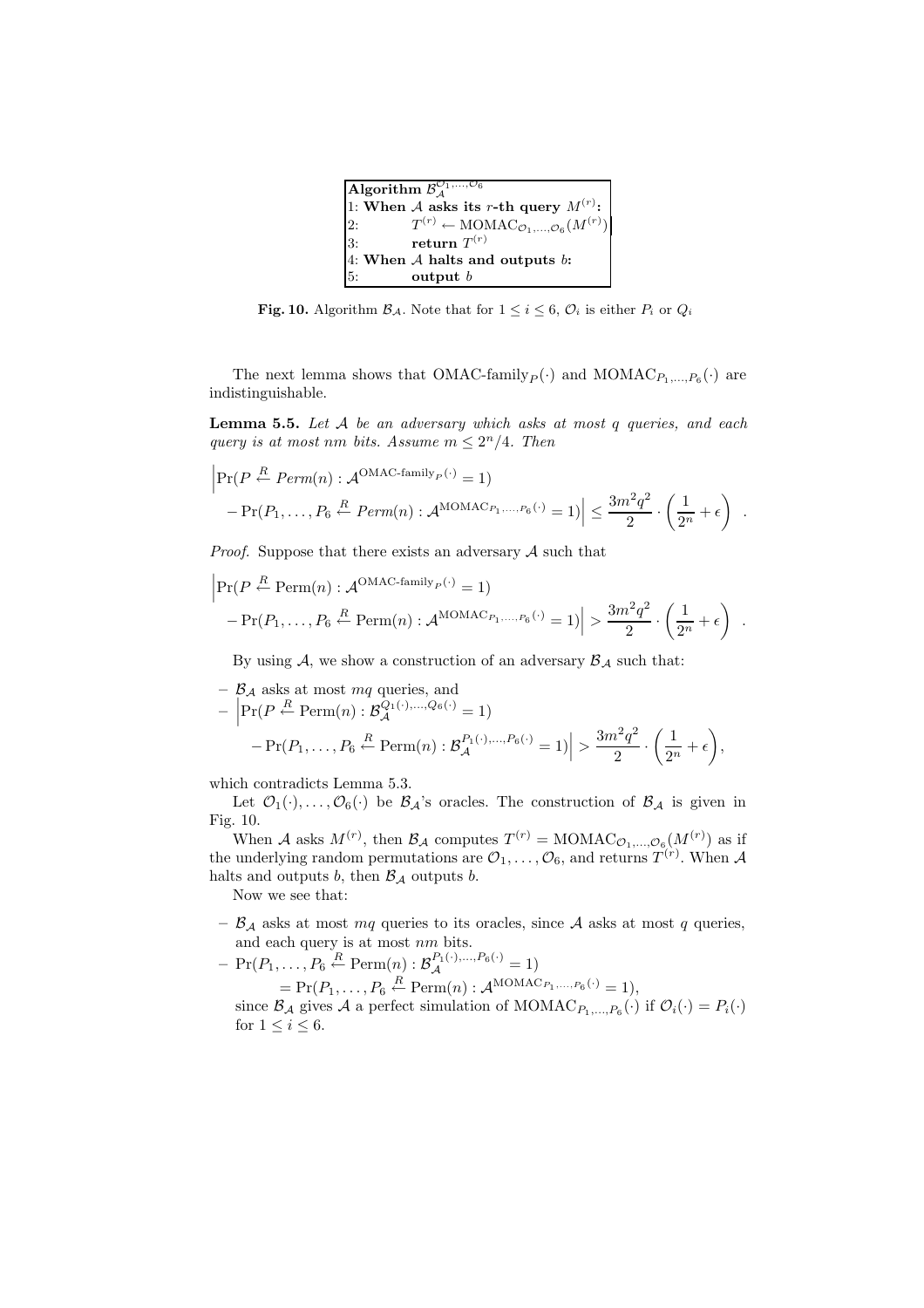

**Fig. 12.** Computation of  $\mathcal{B}_\mathcal{A}$  when  $\mathcal{O}_i = Q_i$  for  $1 \leq i \leq 6$ , and  $|M| \leq n$ .

$$
- \Pr(P \stackrel{R}{\leftarrow} \text{Perm}(n) : \mathcal{B}_{\mathcal{A}}^{Q_1(\cdot),\dots,Q_6(\cdot)} = 1)
$$
  
\n
$$
= \Pr(P \stackrel{R}{\leftarrow} \text{Perm}(n) : \mathcal{A}^{\text{OMAC}_P(\cdot)} = 1),
$$
  
\nsince  $\mathcal{B}_{\mathcal{A}}$  gives  $\mathcal{A}$  a perfect simulation of  $\text{OMAC}_P(\cdot)$  if  $\mathcal{O}_i(\cdot) = Q_i(\cdot)$  for  $1 \leq i \leq 6$ . See Fig. 11 and Fig. 12. Note that **Rad** is canceled in Fig. 11.

This concludes the proof of the lemma.  $\Box$ 

*Proof (of Lemma 5.1).* By the triangle inequality, the left hand side of (4) is at most

We finally give a proof of Main Lemma for OMAC-family.

$$
\left| \Pr(P_1, \dots, P_6 \stackrel{R}{\leftarrow} \text{Perm}(n) : \mathcal{A}^{\text{MOMAC}_{P_1, \dots, P_6}(\cdot)} = 1) - \Pr(R \stackrel{R}{\leftarrow} \text{Rand}(*, n) : \mathcal{A}^{R(\cdot)} = 1) \right| \tag{6}
$$

+ 
$$
\left|\Pr(P \stackrel{R}{\leftarrow} \text{Perm}(n) : \mathcal{A}^{\text{OMAC-family}_P(\cdot)} = 1)\right|
$$
  
-  $\Pr(P_1, \ldots, P_6 \stackrel{R}{\leftarrow} \text{Perm}(n) : \mathcal{A}^{\text{MOMAC}_{P_1, \ldots, P_6}(\cdot)} = 1)\right|$ . (7)

Lemma 5.4 gives us an upper bound on (6) and Lemma 5.5 gives us an upper bound on (7). Therefore the bound follows since

$$
\frac{(2m^2+1)q^2}{2^n} + \frac{3m^2q^2}{2} \cdot \left(\frac{1}{2^n} + \epsilon\right) = \frac{q^2}{2} \cdot \left(\frac{7m^2+2}{2^n} + 3m^2\epsilon\right) .
$$

This concludes the proof of the lemma.  $\Box$ 

# **Acknowledgement**

The authors would like to thank Phillip Rogaway of UC Davis for useful comments.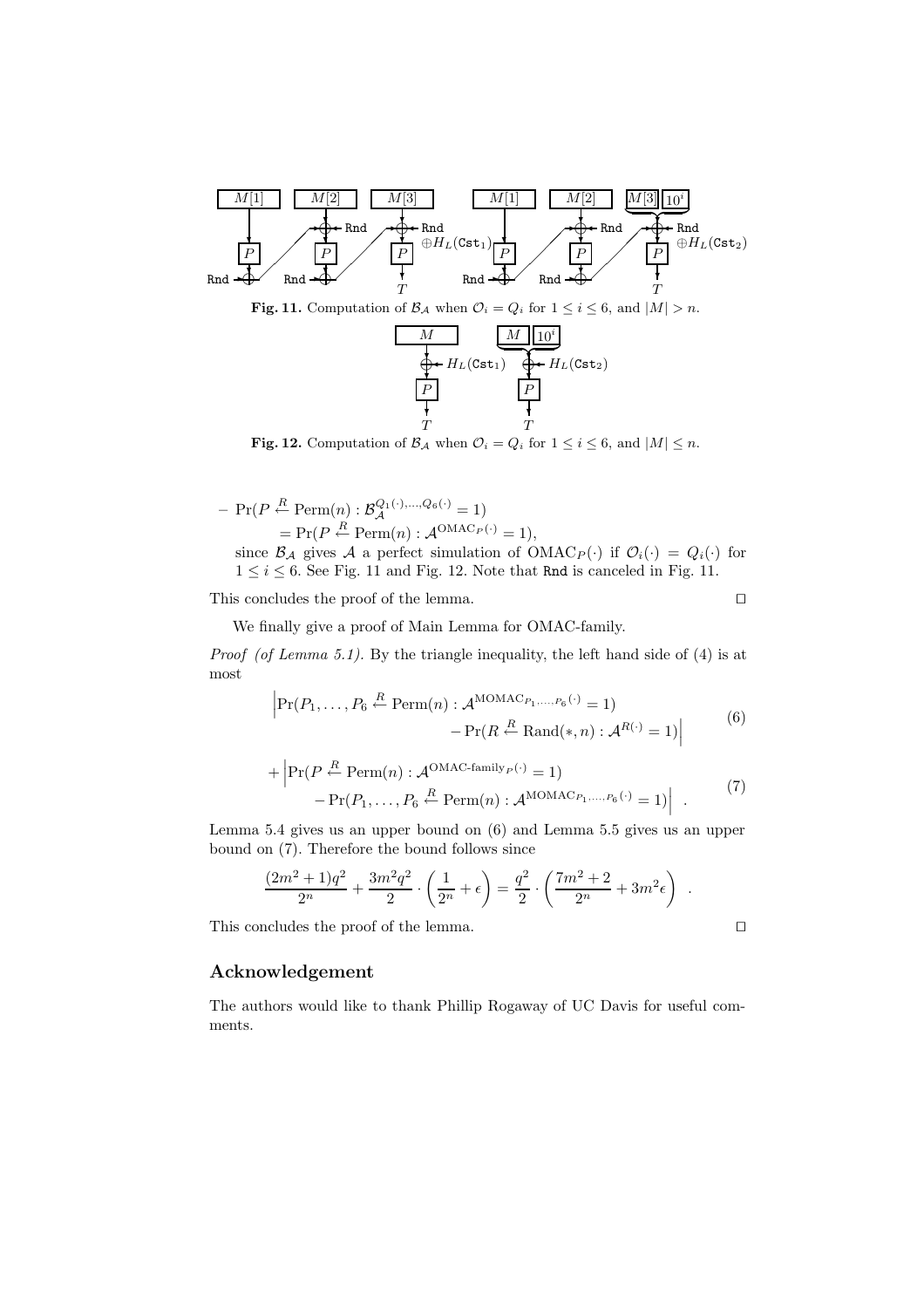# **References**

- 1. M. Bellare, J. Kilian, and P. Rogaway. The security of the cipher block chaining message authentication code. *JCSS,* vol. 61, no. 3, 2000. Earlier version in *Advances in Cryptology — CRYPTO '94, LNCS 839,* pp. 341–358, Springer-Verlag, 1994.
- 2. A. Berendschot, B. den Boer, J. P. Boly, A. Bosselaers, J. Brandt, D. Chaum, I. Damgård, M. Dichtl, W. Fumy, M. van der Ham, C. J. A. Jansen, P. Landrock, B. Preneel, G. Roelofsen, P. de Rooij, and J. Vandewalle. Final Report of RACE Integrity Primitives. *LNCS 1007,* Springer-Verlag, 1995.
- 3. J. Black and P. Rogaway. CBC MACs for arbitrary-length messages: The three key constructions. *Advances in Cryptology — CRYPTO 2000, LNCS 1880,* pp. 197–215, Springer-Verlag, 2000.
- 4. J. Black and P. Rogaway. Comments to NIST concerning AES modes of operations: A suggestion for handling arbitrary-length messages with the CBC MAC. *Second Modes of Operation Workshop.* Available at http://www.cs.ucdavis.edu/~rogaway/.
- 5. J. Black and P. Rogaway. A block-cipher mode of operation for parallelizable message authentication. *Advances in Cryptology — EUROCRYPT 2002, LNCS 2332,* pp. 384–397, Springer-Verlag, 2002.
- 6. FIPS 113. Computer data authentication. Federal Information Processing Standards Publication 113, U. S. Department of Commerce / National Bureau of Standards, National Technical Information Service, Springfield, Virginia, 1994.
- 7. ISO/IEC 9797-1. Information technology security techniques data integrity mechanism using a cryptographic check function employing a block cipher algorithm. International Organization for Standards, Geneva, Switzerland, 1999. Second edition.
- 8. E. Jaulmes, A. Joux, and F. Valette. On the security of randomized CBC-MAC ´ beyond the birthday paradox limit: A new construction. *Fast Software Encryption, FSE 2002, LNCS 2365,* pp. 237–251, Springer-Verlag, 2002. Full version is available at Cryptology ePrint Archive, Report 2001/074, http://eprint.iacr.org/.
- 9. K. Kurosawa and T. Iwata. TMAC: Two-Key CBC MAC. *Topics in Cryptology — CT-RSA 2003, LNCS 2612,* pp. 33–49, Springer-Verlag, 2003. See also Cryptology ePrint Archive, Report 2002/092, http://eprint.iacr.org/.
- 10. R. Lidl and H. Niederreiter. Introduction to finite fields and their applications, revised edition. Cambridge University Press, 1994.
- 11. E. Petrank and C. Rackoff. CBC MAC for real-time data sources. *J.Cryptology,* vol. 13, no. 3, pp. 315–338, Springer-Verlag, 2000.
- 12. P. Rogaway. Bucket hashing and its application to fast message authentication. *Advances in Cryptology — CRYPTO '95, LNCS 963,* pp. 29–42, Springer-Verlag, 1995.
- 13. P. Rogaway, M. Bellare, J. Black, and T. Krovetz. OCB: a block-cipher mode of operation for efficient authenticated encryption. *Proceedings of ACM Conference on Computer and Communications Security, ACM CCS 2001,* ACM, 2001.
- 14. S. Vaudenay. Decorrelation over infinite domains: The encrypted CBC-MAC case. *Communications in Information and Systems (CIS),* vol. 1, pp. 75–85, 2001. Earlier version in *Selected Areas in Cryptography, SAC 2000, LNCS 2012,* pp. 57–71, Springer-Verlag, 2001.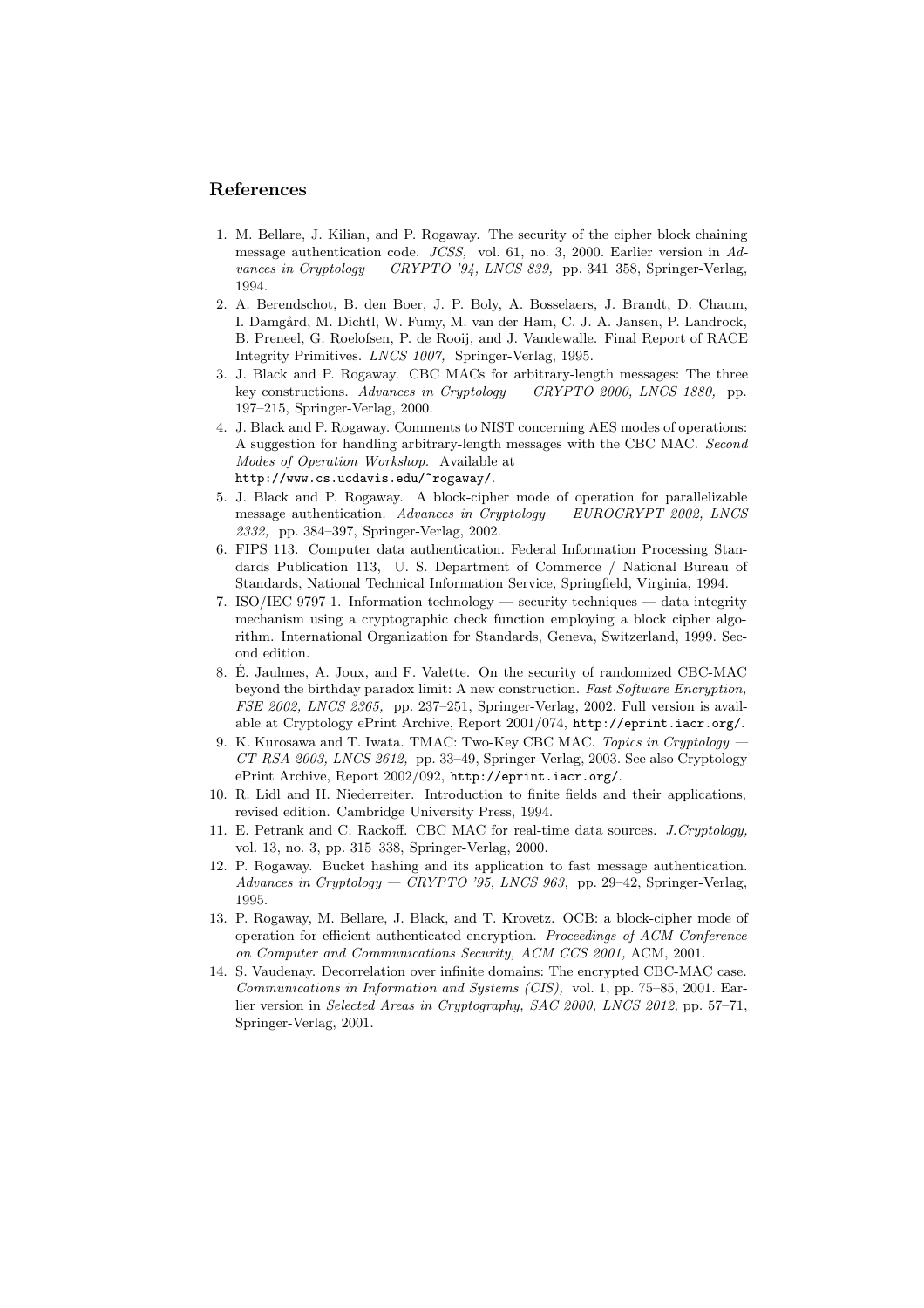### **A Discussions**

#### **A.1 Design Rationale**

Our choice for OMAC1 is  $\text{Cst} = 0^n$ ,  $H_L(x) = L \cdot x$ ,  $\text{Cst}_1 = u$  and  $\text{Cst}_2 = u^2$ , where "<sup>\*</sup>" denotes multiplication over  $GF(2<sup>n</sup>)$ . Similarly, our choice for OMAC2 is  $\texttt{Cst} = 0^n$ ,  $H_L(x) = L \cdot x$ ,  $\texttt{Cst}_1 = u$  and  $\texttt{Cst}_2 = u^{-1}$ . Below, we list reasons of this choice.

- One might try to use  $\texttt{Cst}_1 = 1$  instead of  $\texttt{Cst}_1 = u$ . In this case, the fourth condition in Sec. 3 is not satisfied, and in fact, the scheme can be easily attacked. Similarly, if one uses  $\texttt{Cst}_2 = 1$  instead of  $\texttt{Cst}_2 = u^2$  or  $\texttt{Cst}_2 = u^{-1}$ , the fifth condition in Sec. 3 is not satisfied, and the scheme can be easily attacked. Therefore, we can not use "1" as a constant.
- For OMAC1, we adopted **u** and  $u^2$  as  $\text{Cst}_1$  and  $\text{Cst}_2$ , since  $L \cdot \text{u}$  and  $L \cdot u^2 =$  $(L \cdot \mathbf{u}) \cdot \mathbf{u}$  can be computed efficiently by one left shift and one conditional XOR from L and  $L \cdot u$ , respectively, as shown in (2). Note that this choice requires only a left shift. This would ease the implementation of OMAC1, especially in hardware.
- For OMAC2, we adopted **u**<sup>-1</sup> instead of **u**<sup>2</sup> as Cst<sub>2</sub>. It requires one right shift to compute  $L \cdot u^{-1}$  instead of one left shift to compute  $(L \cdot u) \cdot u$ . This would allow to compute both  $L \cdot u$  and  $L \cdot u^{-1}$  from  $L$  simultaneously if both left shift and right shift are available (for example, the underlying block cipher uses both shifts).

#### **A.2 On Standard Key Separation Technique**

For XCBC, assume that we want to use a single key  $K$  of  $E$ , where  $E$  is the AES.

Then the following key separation technique is suggested in [4]. Let  $K$  be a k-bit AES key. Then

$$
\begin{cases}\nK_1 = \text{the first } k \text{ bits of } \text{AES}_K(C_{1a}) \circ \text{AES}_K(C_{1b}), \\
K_2 = \text{AES}_K(C_2), \text{ and} \\
K_3 = \text{AES}_K(C_3)\n\end{cases}
$$

for some distinct constants  $C_{1a}$ ,  $C_{1b}$ ,  $C_2$  and  $C_3$ . We call it XCBC+kst (key separation technique). XCBC+kst uses one k-bit key. However, it requires *additional* one key scheduling of AES and *additional* 3 or 4 AES invocations during the pre-processing time.

Similar discussion can be applied to TMAC. For example, we can let

$$
\begin{cases} K_1 = \text{the first } k \text{ bits of } \text{AES}_K(C_{1a}) \circ \text{AES}_K(C_{1b}), \text{ and} \\ K_2 = \text{AES}_K(C_2) \end{cases}
$$

for some distinct constants  $C_{1a}$ ,  $C_{1b}$  and  $C_2$ . We call it TMAC+kst.

We note that OMAC does *not* need such a key separation technique since its key length is  $k$  bits in its own form (without using any key separation technique). This saves storage space and pre-processing time compared to XCBC+kst and TMAC+kst.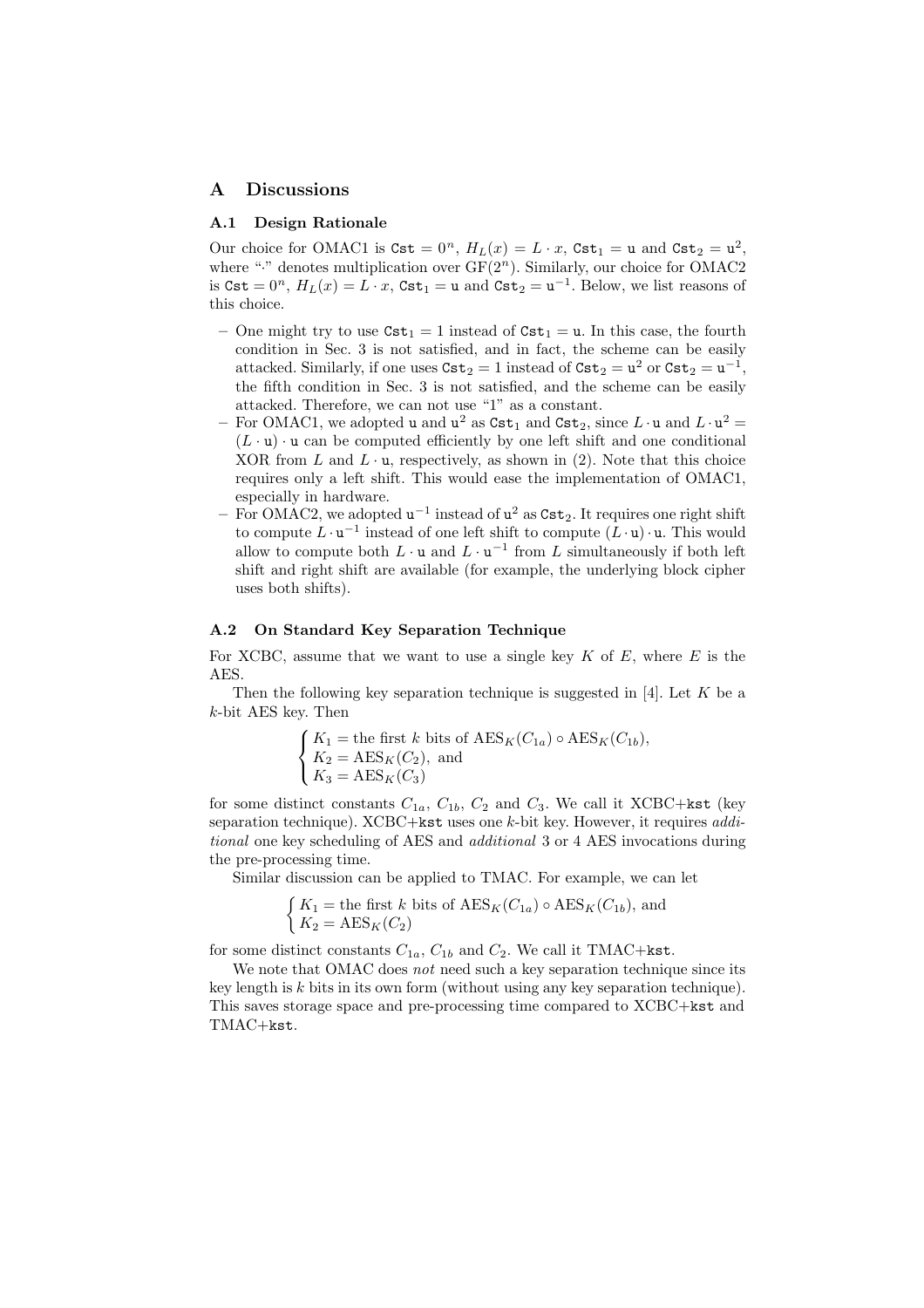| Name                                | Domain                 |                  | K len. $\#K$ sche. | $#E$ invo.                              | $#E$ pre. |
|-------------------------------------|------------------------|------------------|--------------------|-----------------------------------------|-----------|
| CBC MAC $(\lbrace 0,1 \rbrace^n)^m$ |                        | $\boldsymbol{k}$ |                    | M /n                                    |           |
| <b>EMAC</b>                         | $(0,1)^n$ <sup>T</sup> | 2k               | 2                  | $1+ M /n$                               |           |
| <b>RMAC</b>                         | $\{0,1\}^*$            | 2k               | $1 + #M$           | $\overline{1+}\left[ ( M +1)/n \right]$ |           |
| <b>XCBC</b>                         | $\{0,1\}^*$            | $k+2n$           |                    | $\lfloor  M /n \rfloor$                 |           |
| <b>TMAC</b>                         | $\{0,1\}^*$            | $k + n$          |                    | $\lceil  M /n \rceil$                   |           |
| $XCBC+kst$                          | $\{0,1\}^*$            | k <sub>i</sub>   | 2                  | $\lceil  M /n \rceil$                   | 3 or 4    |
| TMAC+kst                            | $\{0,1\}^*$            | $\boldsymbol{k}$ | $\mathcal{D}$      | $\lceil  M /n \rceil$                   | 2 or 3    |
| OMAC                                | $\{0,1\}^*$            | $\boldsymbol{k}$ |                    | $\lceil  M /n \rceil$                   |           |

**Table 2.** Efficiency comparison of CBC MAC and its variants.

### **A.3 Comparison**

Let  $E: \{0,1\}^k \times \{0,1\}^n \to \{0,1\}^n$  be a block cipher, and  $M \in \{0,1\}^*$  be a message. We show an efficiency comparison of CBC MAC and its variants in Table 2, where:

- $({0, 1}<sup>n</sup>)<sup>+</sup>$  denotes the set of bit strings whose lengths are positive multiples of n.
- **–** "K len." denotes the key length.
- **–** "#K sche." denotes the number of block cipher key schedulings. For RMAC, it requires one block cipher key scheduling each time generating a tag.
- $\#M$  denotes the number messages which the sender has MACed.
- **–** "#E invo." denotes the number of block cipher invocations to generate a tag for a message M, assuming  $|M| > 0$ .
- **–** "#E pre." denotes the number of block cipher invocations during the preprocessing time. These block cipher invocations can be done without the message. For XCBC+kst and TMAC+kst, the block cipher is assumed to be the AES.

Next, let  $E: \{0,1\}^k \times \{0,1\}^n \to \{0,1\}^n$  be the underlying block cipher used XCBC, TMAC and OMAC. In Table 3, we show a security comparison of XCBC, TMAC and OMAC. We see that there is no significant difference among them. They are equally secure up to the birthday paradox limit.

## **B Proof of Lemma 5.3**

If A is a finite multiset then  $#A$  denotes the number of elements in A.

Let  $\{a, b, c, \ldots\}$  be a finite multiset of bit strings. That is,  $a \in \{0, 1\}^*, b \in$  $\{0,1\}^*, c \in \{0,1\}^*, \ldots$  hold. We say " $\{a,b,c,\ldots\}$  are distinct" if there exists no element occurs twice or more. Equivalently,  $\{a, b, c, \ldots\}$  are distinct if any two elements in  $\{a, b, c, \ldots\}$  are distinct.

Before proving Lemma 5.3, we need the following lemma.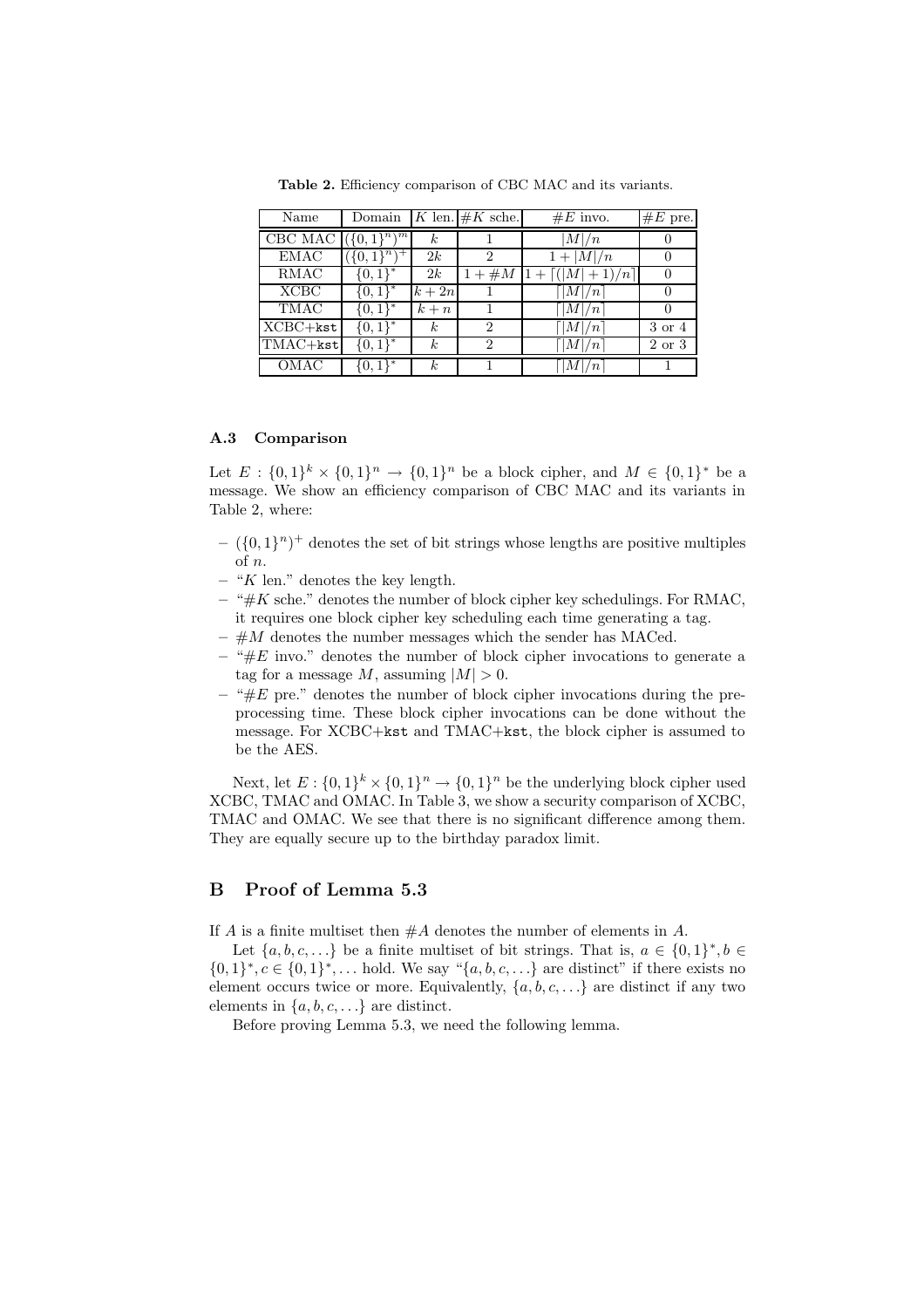**Table 3.** Security comparison of XCBC, TMAC and OMAC.

| Name                | Security Bound                                                                                                                      |
|---------------------|-------------------------------------------------------------------------------------------------------------------------------------|
| <b>XCBC</b>         | $\mathtt{Adv}_{\text{XCBC}}^{\text{mac}}(t,q,nm) \leq \frac{(4m^2+1)q^2+1}{2m}+3\cdot \mathtt{Adv}_{E}^{\text{prp}}(t',q'),$        |
| [3, Corollary 2]    | where $t^{\prime} = t + O(mq)$ and $q' = mq$ .                                                                                      |
| <b>TMAC</b>         | $\left \texttt{Adv}_{\text{TMAC}}^{\text{mac}}(t,q,nm)\leq \frac{(3m^2+1)q^2+1}{2m}+\texttt{Adv}_{E}^{\textsf{prp}}(t',q'),\right.$ |
| [9, Theorem $5.1$ ] | where $t' = t + O(mq)$ and $q' = mq$ .                                                                                              |
| OMAC                | $\left \texttt{Adv}_{\text{OMAC}}^{\text{mac}}(t,q,nm)\leq \frac{(5m^2+1)q^2+1}{2n}+\texttt{Adv}_{E}^{\textsf{prp}}(t',q'),\right.$ |
| Theorem 5.1         | where $t' = t + O(mq)$ and $q' = mq + 1$ .                                                                                          |

**Lemma B.1.** *Let*  $q_1, q_2, q_3, q_4, q_5, q_6$  *be six non-negative integers. For*  $1 \leq i \leq 6$ *,* let  $x_i^{(1)}, \ldots, x_i^{(q_i)}$  be fixed n-bit strings such that  $\{x_i^{(1)}, \ldots, x_i^{(q_i)}\}$  are distinct. *Similarly, for*  $1 \leq i \leq 6$ , let  $y_i^{(1)}, \ldots, y_i^{(q_i)}$  be fixed n-bit strings such that

$$
- \{y_1^{(1)}, \ldots, y_1^{(q_1)}\} \cup \{y_2^{(1)}, \ldots, y_2^{(q_2)}\} \text{ are distinct, and} - \{y_3^{(1)}, \ldots, y_3^{(q_3)}\} \cup \{y_4^{(1)}, \ldots, y_4^{(q_4)}\} \cup \{y_5^{(1)}, \ldots, y_5^{(q_5)}\} \cup \{y_6^{(1)}, \ldots, y_6^{(q_6)}\} \text{ are distinct.}
$$

*Let*  $P \in Perm(n)$  *and*  $\text{Rnd} \in \{0,1\}^n$ . *Then the number of*  $(P, \text{Rnd})$  *which satisfies* 

$$
\begin{cases}\nQ_1(x_1^{(i)}) = y_1^{(i)} \quad \text{for } 1 \leq \forall i \leq q_1, \\
Q_2(x_2^{(i)}) = y_2^{(i)} \quad \text{for } 1 \leq \forall i \leq q_2, \\
Q_3(x_3^{(i)}) = y_3^{(i)} \quad \text{for } 1 \leq \forall i \leq q_3, \\
Q_4(x_4^{(i)}) = y_4^{(i)} \quad \text{for } 1 \leq \forall i \leq q_4, \\
Q_5(x_5^{(i)}) = y_5^{(i)} \quad \text{for } 1 \leq \forall i \leq q_5 \quad \text{and} \\
Q_6(x_6^{(i)}) = y_6^{(i)} \quad \text{for } 1 \leq \forall i \leq q_6\n\end{cases} \tag{8}
$$

*is at least*  $(2^{n} - (q + q^{2}/2) \cdot (1 + \epsilon \cdot 2^{n})) \cdot (2^{n} - q)!$ , where  $q = q_{1} + \cdots + q_{6}$  and  $\epsilon = \max{\epsilon_1,\ldots,\epsilon_6}.$ 

*Proof.* At the top level, we consider two cases:  $\texttt{Cst} \in \{x_1^{(1)}, \ldots, x_1^{(q_1)}\}$  and  $\texttt{Cst} \notin$  ${x_1^{(1)}, \ldots, x_1^{(q_1)}}.$ 

*Case 1:* Cst  $\in \{x_1^{(1)}, \ldots, x_1^{(q_1)}\}$ . Let c be a unique integer such that  $1 \leq c \leq q_1$ and  $\texttt{Cst} = x_1^{(c)}$ . Let *l* be an *n*-bit variable. First, observe that:

$$
\begin{array}{l} \# \{ l \mid 1 \leq \exists i \leq q_1, 1 \leq \exists j \leq q_2, x_1^{(i)} = x_2^{(j)} \oplus y_1^{(c)} \oplus l \} \leq q_1 q_2, \\ \# \{ l \mid 1 \leq \exists i \leq q_1, 1 \leq \exists j \leq q_3, x_1^{(i)} = x_3^{(j)} \oplus y_1^{(c)} \oplus l \oplus H_l(\textsf{Cst}_1) \} \leq q_1 q_3 \cdot \epsilon_4 \cdot 2^n, \\ \# \{ l \mid 1 \leq \exists i \leq q_1, 1 \leq \exists j \leq q_4, x_1^{(i)} = x_4^{(j)} \oplus y_1^{(c)} \oplus l \oplus H_l(\textsf{Cst}_2) \} \leq q_1 q_4 \cdot \epsilon_5 \cdot 2^n, \\ \# \{ l \mid 1 \leq \exists i \leq q_1, 1 \leq \exists j \leq q_5, x_1^{(i)} = x_5^{(j)} \oplus H_l(\textsf{Cst}_1) \} \leq q_1 q_5 \cdot \epsilon_1 \cdot 2^n, \\ \# \{ l \mid 1 \leq \exists i \leq q_1, 1 \leq \exists j \leq q_6, x_1^{(i)} = x_6^{(j)} \oplus H_l(\textsf{Cst}_2) \} \leq q_1 q_6 \cdot \epsilon_2 \cdot 2^n, \end{array}
$$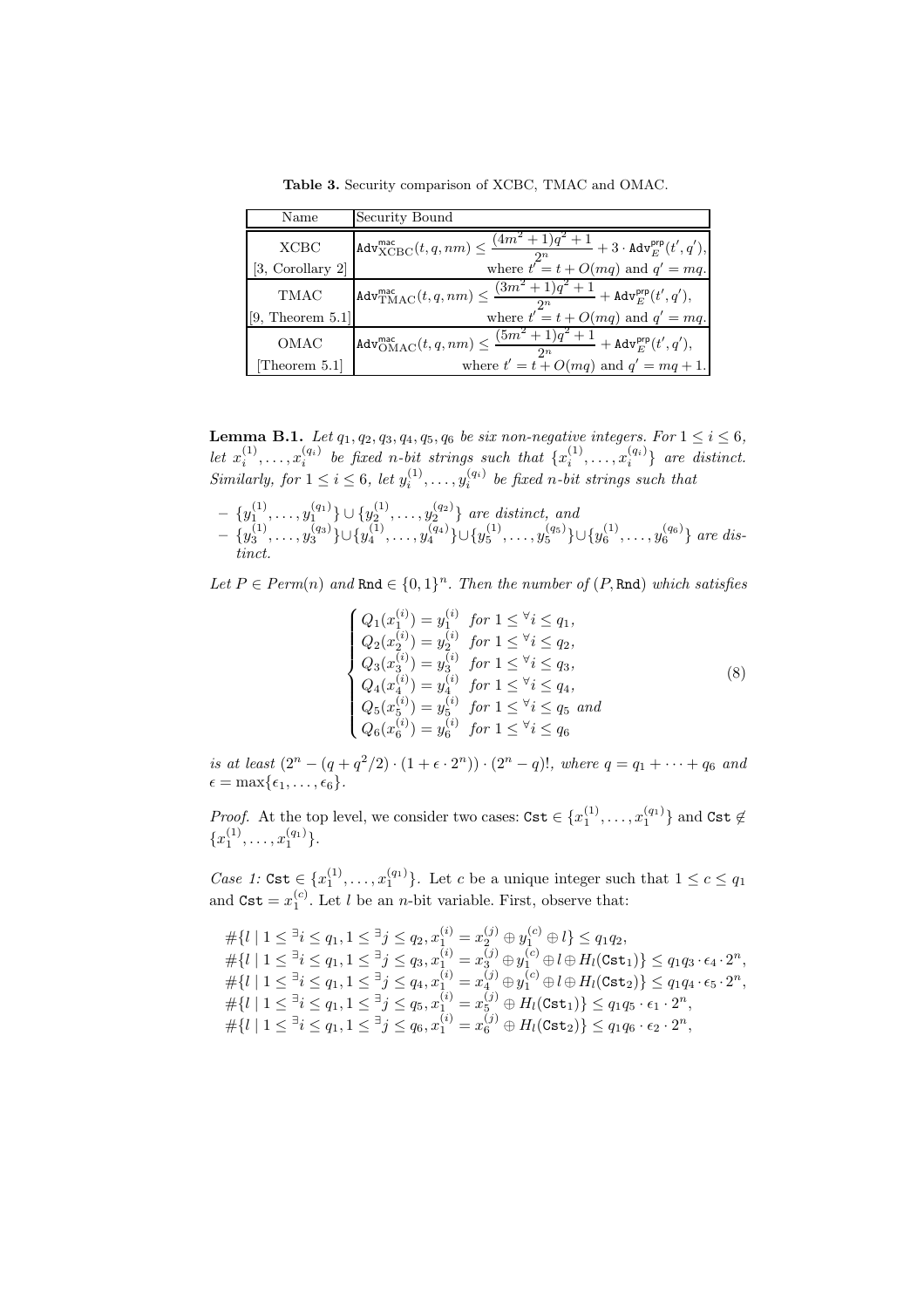$\#\{l \mid 1 \leq {}^\exists i \leq q_2, 1 \leq {}^\exists j \leq q_3, x_2^{(i)} = x_3^{(j)} \oplus H_l(\mathtt{Cst}_1)\} \leq q_2q_3 \cdot \epsilon_1 \cdot 2^n,$  $\# \{ l \mid 1 \leq^{\exists} i \leq q_2, 1 \leq^{\exists} j \leq q_4, x^{(i)}_2 = x^{(j)}_4 \oplus H_l(\mathtt{Cst}_2) \} \leq q_2 q_4 \cdot \epsilon_2 \cdot 2^n,$  $\# \{ l \mid 1 \leq {}^\exists i \leq q_2, 1 \leq {}^\exists j \leq q_5, x_2^{(i)} \oplus y_1^{(c)} \oplus l = x_5^{(j)} \oplus H_l(\mathtt{Cst}_1) \} \leq q_2 q_5 \cdot \epsilon_4 \cdot 2^n,$  $\# \{ l \mid 1 \leq^\exists i \leq q_2, 1 \leq^\exists j \leq q_6, x_2^{(i)} \oplus y_1^{(c)} \oplus l = x_6^{(j)} \oplus H_l(\mathtt{Cst}_2) \} \leq q_2 q_6 \cdot \epsilon_5 \cdot 2^n,$  $\# \{ l \mid 1 \leq {}^\exists i \leq q_3, 1 \leq {}^\exists j \leq q_4, x_3^{(i)} \oplus H_l(\mathtt{Cst}_1) = x_4^{(j)} \oplus H_l(\mathtt{Cst}_2) \} \leq q_3 q_4 \cdot \epsilon_3 \cdot 2^n,$  $\#\{l \mid 1 \leq^\exists i \leq q_3, 1 \leq^\exists j \leq q_5, x_3^{(i)} \oplus y_1^{(c)} \oplus l = x_5^{(j)}\} \leq q_3 q_5,$  $\# \{ l \mid 1 \leq {}^\exists i \leq q_3, 1 \leq {}^\exists j \leq q_6, x_3^{(i)} \oplus y_1^{(c)} \oplus l \oplus H_l(\mathtt{Cst}_1) = x_6^{(j)} \oplus H_l(\mathtt{Cst}_2) \}$  $\leq q_3q_6 \cdot \epsilon_6 \cdot 2^n,$  $\#\{l\;|\;1\leq {}^\exists i\leq q_4, 1\leq {}^\exists j\leq q_5, x^{(i)}_4\oplus y^{(c)}_1\oplus l\oplus H_l(\texttt{Cst}_2)=x^{(j)}_5\oplus H_l(\texttt{Cst}_1)\}$  $\leq q_4q_5 \cdot \epsilon_6 \cdot 2^n,$  $\#\{l \mid 1 \leq \exists i \leq q_4, 1 \leq \exists j \leq q_6, x_4^{(i)} \oplus y_1^{(c)} \oplus l = x_6^{(j)}\} \leq q_4 q_6,$  $\# \{ l \mid 1 \leq {}^\exists i \leq q_5, 1 \leq {}^\exists j \leq q_6, x_5^{(i)} \oplus H_l(\mathtt{Cst}_1) = x_6^{(j)} \oplus H_l(\mathtt{Cst}_2) \} \leq q_5 q_6 \cdot \epsilon_3 \cdot 2^n,$  $\# \{ l \mid 1 \leq^\exists i \leq q_1, 1 \leq^\exists j \leq q_3, y_1^{(i)} \oplus y_1^{(c)} \oplus l = y_3^{(j)} \} \leq q_1 q_3,$  $\#\{l\mid 1\leq^{\exists} i\leq q_1, 1\leq^{\exists} j\leq q_4, y_1^{(i)}\oplus y_1^{(c)}\oplus l=y_4^{(j)}\}\leq q_1q_4,$  $\#\{l \mid 1 \leq^\exists i \leq q_1, 1 \leq^\exists j \leq q_5, y_1^{(i)} \oplus y_1^{(c)} \oplus l = y_5^{(j)} \} \leq q_1 q_5,$  $\# \{ l \mid 1 \leq^\exists i \leq q_1, 1 \leq^\exists j \leq q_6, y_1^{(i)} \oplus y_1^{(c)} \oplus l = y_6^{(j)} \} \leq q_1 q_6,$  $\#\{l \mid 1 \leq {}^\exists i \leq q_2, 1 \leq {}^\exists j \leq q_3, y_2^{(i)} \oplus y_1^{(c)} \oplus l = y_3^{(j)}\} \leq q_2q_3,$  $\# \{ l \mid 1 \leq^\exists i \leq q_2, 1 \leq^\exists j \leq q_4, y_2^{(i)} \oplus y_1^{(c)} \oplus l = y_4^{(j)} \} \leq q_2 q_4,$  $\# \{ l \mid 1 \leq \exists i \leq q_2, 1 \leq \exists j \leq q_5, y_2^{(i)} \oplus y_1^{(c)} \oplus l = y_5^{(j)} \} \leq q_2 q_5$ , and  $\#\{l \mid 1 \leq^\exists i \leq q_2, 1 \leq^\exists j \leq q_6, y_2^{(i)} \oplus y_1^{(c)} \oplus l = y_6^{(j)} \} \leq q_2 q_6,$ 

from the conditions in Sec. 3.

We now fix any *l* which is *not* included in any of the above twenty-three sets. We have at least  $(2^{n} - (q_1q_2+q_1q_3 \cdot \epsilon_4 \cdot 2^{n}+q_1q_4 \cdot \epsilon_5 \cdot 2^{n}+q_1q_5 \cdot \epsilon_1 \cdot 2^{n}+q_1q_6 \cdot \epsilon_2 \cdot 2^{n}+$  $q_2q_3 \cdot \epsilon_1 \cdot 2^n + q_2q_4 \cdot \epsilon_2 \cdot 2^n + q_2q_5 \cdot \epsilon_4 \cdot 2^n + q_2q_6 \cdot \epsilon_5 \cdot 2^n + q_3q_4 \cdot \epsilon_3 \cdot 2^n + q_3q_5 + q_3q_6 \cdot \epsilon_6 \cdot 2^n +$  $q_4q_5 \cdot \epsilon_6 \cdot 2^n + q_4q_6 + q_5q_6 \cdot \epsilon_3 \cdot 2^n + q_1q_3 + q_1q_4 + q_1q_5 + q_1q_6 + q_2q_3 + q_2q_4 + q_2q_5 + q_2q_6)) \geq$  $(2^{n} - q^{2} \cdot \epsilon \cdot 2^{n}/2 - q^{2}/2)$  choice of such l.

Now we let  $L \leftarrow l$  and Rnd  $\leftarrow l \oplus y_1^{(c)}$ . Then we have:

- **−** the inputs to  $P$ ,  $\{x_1^{(1)}, \ldots, x_1^{(q_1)}, x_2^{(1)} \oplus \text{Rnd}, \ldots, x_2^{(q_2)} \oplus \text{Rnd}, x_3^{(1)} \oplus \text{Rnd} \oplus$  $H_L(\mathtt{Cst}_1),\ldots,x^{(q_3)}_3 \oplus \mathtt{Rnd} \oplus H_L(\mathtt{Cst}_1),x^{(1)}_4 \oplus \mathtt{Rnd} \oplus H_L(\mathtt{Cst}_2),\ldots,x^{(q_4)}_4 \oplus \mathtt{Rnd} \oplus$  $H_L({\tt Cst}_2), x_5^{(1)} \oplus H_L({\tt Cst}_1), \ldots, x_5^{(q_5)} \oplus H_L({\tt Cst}_1), x_6^{(1)} \oplus H_L({\tt Cst}_2), \ldots, x_6^{(q_6)} \oplus$  $H_L(\texttt{Cst}_2)$ , are distinct, and
- $-$  the corresponding outputs,  $\{y_1^{(1)}\oplus \mathtt{Rnd},\ldots,y_1^{(q_1)}\oplus \mathtt{Rnd},y_2^{(1)}\oplus \mathtt{Rnd},\ldots,y_2^{(q_2)}\oplus$  $\text{Rnd}, y_3^{(1)}, \ldots, y_3^{(q_3)}, y_4^{(1)}, \ldots, y_4^{(q_4)}, y_5^{(1)}, \ldots, y_5^{(q_5)}, y_6^{(1)}, \ldots, y_6^{(q_6)}\},$  are distinct.

In other words, for P, the above  $q_1 + q_2 + q_3 + q_4 + q_5 + q_6$  input-output pairs are determined. The remaining  $2^{n}-(q_1+q_2+q_3+q_4+q_5+q_6)$  input-output pairs are undetermined. Therefore we have  $(2^{n} - (q_1 + q_2 + q_3 + q_4 + q_5 + q_6))! = (2^{n} - q)!$ possible choice of  $P$  for any such fixed  $(L, \text{Rnd})$ .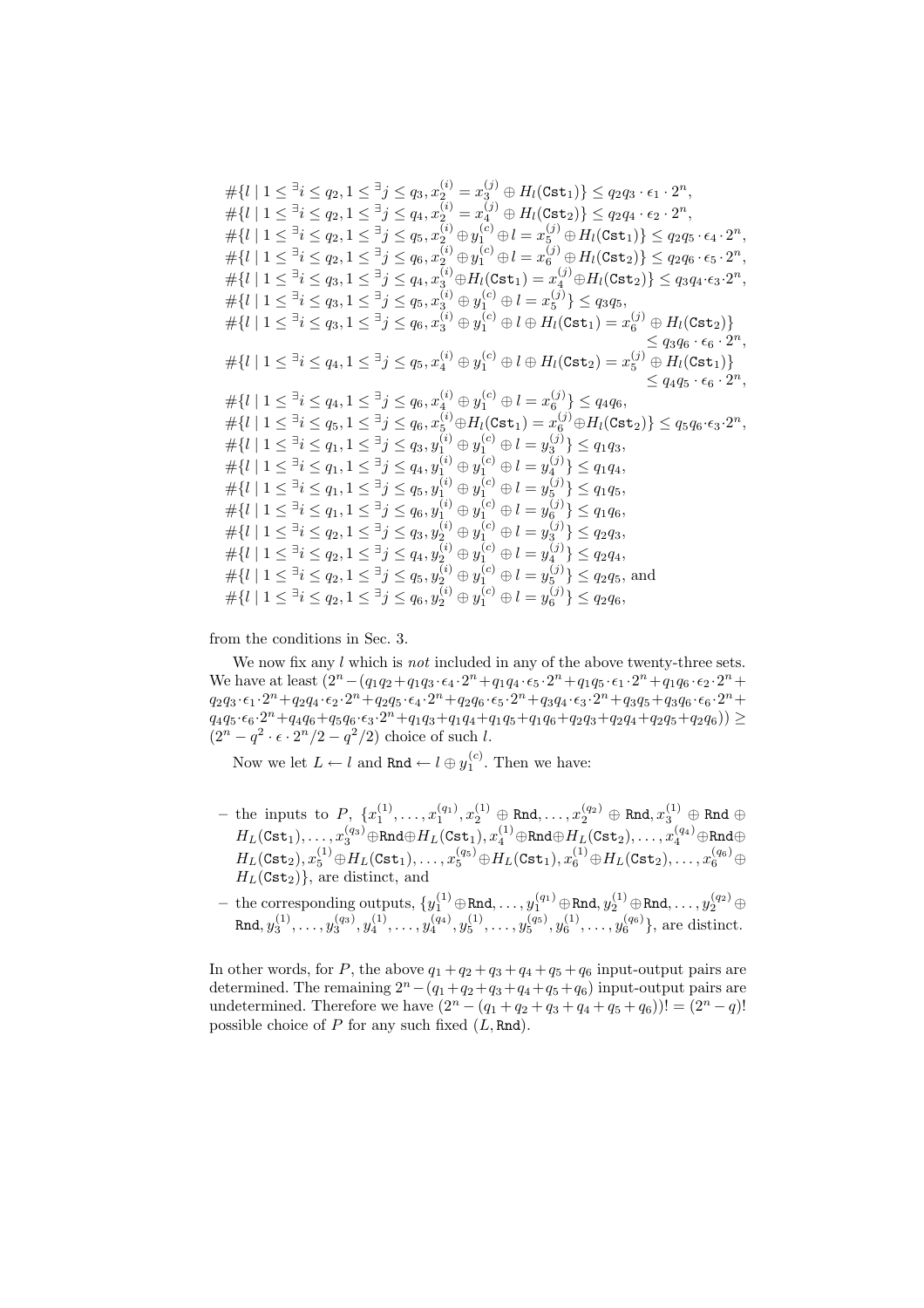*Case 2:* Cst  $\notin \{x_1^{(1)}, \ldots, x_1^{(q_1)}\}$ . In this case, we count the number of Rnd and L independently. Then similar to Case 1, observe that:

 $\#\{\texttt{Rnd} \mid 1 \leq^\exists i \leq q_2, \texttt{Cst} = x_2^{(i)} \oplus \texttt{Rnd}\} \leq q_2,$  $\# \{\mathtt{Rnd} \mid 1 \leq^\exists i \leq q_1, 1 \leq^\exists j \leq q_2, x^{(i)}_1 = x^{(j)}_2 \oplus \mathtt{Rnd} \} \leq q_1 q_2,$  $\#\{\texttt{Rnd} \mid 1 \leq {}^\exists i \leq q_3, 1 \leq {}^\exists j \leq q_5, x_3^{(i)} \oplus \texttt{Rnd} = x_5^{(j)} \} \leq q_3 q_5,$  $\#\{\texttt{Rnd} \mid 1 \leq \exists i \leq q_4, 1 \leq \exists j \leq q_6, x_4^{(i)} \oplus \texttt{Rnd} = x_6^{(j)} \} \leq q_4 q_6,$  $\#\{\texttt{Rnd} \mid 1 \leq^\exists i \leq q_1, 1 \leq^\exists j \leq q_3, y_1^{(i)} \oplus \texttt{Rnd} = y_3^{(j)} \} \leq q_1 q_3,$  $\#\{\texttt{Rnd} \mid 1 \leq^\exists i \leq q_1, 1 \leq^\exists j \leq q_4, y_1^{(i)} \oplus \texttt{Rnd} = y_4^{(j)}\} \leq q_1 q_4,$  $\#\{\texttt{Rnd} \mid 1 \leq^\exists i \leq q_1, 1 \leq^\exists j \leq q_5, y_1^{(i)} \oplus \texttt{Rnd} = y_5^{(j)} \} \leq q_1 q_5,$  $\#\{\texttt{Rnd} \mid 1 \leq^\exists i \leq q_1, 1 \leq^\exists j \leq q_6, y_1^{(i)} \oplus \texttt{Rnd} = y_6^{(j)} \} \leq q_1 q_6,$  $\#\{\texttt{Rnd} \mid 1 \leq^\exists i \leq q_2, 1 \leq^\exists j \leq q_3, y_2^{(i)} \oplus \texttt{Rnd} = y_3^{(j)} \} \leq q_2 q_3,$  $\#\{\texttt{Rnd} \mid 1 \leq \exists i \leq q_2, 1 \leq \exists j \leq q_4, y_2^{(i)} \oplus \texttt{Rnd} = y_4^{(j)} \} \leq q_2 q_4,$  $\#\{\texttt{Rnd} \mid 1 \leq \exists i \leq q_2, 1 \leq \exists j \leq q_5, y_2^{(i)} \oplus \texttt{Rnd} = y_5^{(j)} \} \leq q_2q_5, \text{ and}$  $\#\{\texttt{Rnd} \mid 1 \leq \exists i \leq q_2, 1 \leq \exists j \leq q_6, y_2^{(i)} \oplus \texttt{Rnd} = y_6^{(j)} \} \leq q_2 q_6.$ 

We fix any Rnd which is *not* included in any of the above twelve sets. We have at least  $(2^{n} - (q_2 + q_1q_2 + q_3q_5 + q_4q_6 + q_1q_3 + q_1q_4 + q_1q_5 + q_1q_6 + q_2q_3 +$  $q_2q_4 + q_2q_5 + q_2q_6$ ))  $\geq (2^n - q - q^2/2)$  choice of such Rnd.

Next we see that:

$$
\# \{L \mid 1 \leq \exists i \leq q_3, \text{Cst} = x_3^{(i)} \oplus \text{Rnd} \oplus H_L(\text{Cst}_1) \} \leq q_3 \cdot \epsilon_1 \cdot 2^n,
$$
\n
$$
\# \{L \mid 1 \leq \exists i \leq q_4, \text{Cst} = x_4^{(i)} \oplus \text{Rnd} \oplus H_L(\text{Cst}_2) \} \leq q_4 \cdot \epsilon_2 \cdot 2^n,
$$
\n
$$
\# \{L \mid 1 \leq \exists i \leq q_5, \text{Cst} = x_6^{(i)} \oplus H_L(\text{Cst}_2) \} \leq q_6 \cdot \epsilon_2 \cdot 2^n,
$$
\n
$$
\# \{L \mid 1 \leq \exists i \leq q_6, \text{Cst} = x_6^{(i)} \oplus H_L(\text{Cst}_2) \} \leq q_6 \cdot \epsilon_2 \cdot 2^n,
$$
\n
$$
\# \{L \mid 1 \leq \exists i \leq q_1, 1 \leq \exists j \leq q_3, x_1^{(i)} = x_3^{(j)} \oplus \text{Rnd} \oplus H_L(\text{Cst}_1) \} \leq q_1 q_3 \cdot \epsilon_1 \cdot 2^n,
$$
\n
$$
\# \{L \mid 1 \leq \exists i \leq q_1, 1 \leq \exists j \leq q_3, x_1^{(i)} = x_4^{(j)} \oplus \text{Rnd} \oplus H_L(\text{Cst}_2) \} \leq q_1 q_4 \cdot \epsilon_2 \cdot 2^n,
$$
\n
$$
\# \{L \mid 1 \leq \exists i \leq q_1, 1 \leq \exists j \leq q_5, x_1^{(i)} = x_5^{(j)} \oplus H_L(\text{Cst}_1) \} \leq q_1 q_5 \cdot \epsilon_1 \cdot 2^n,
$$
\n
$$
\# \{L \mid 1 \leq \exists i \leq q_1, 1 \leq \exists j \leq q_6, x_1^{(i)} = x_6^{(j)} \oplus H_L(\text{Cst}_1) \} \leq q_2 q_3 \cdot \epsilon_1 \cdot 2^n,
$$
\n
$$
\# \{L \mid 1 \leq \exists i \leq q_2, 1 \leq \exists j \le
$$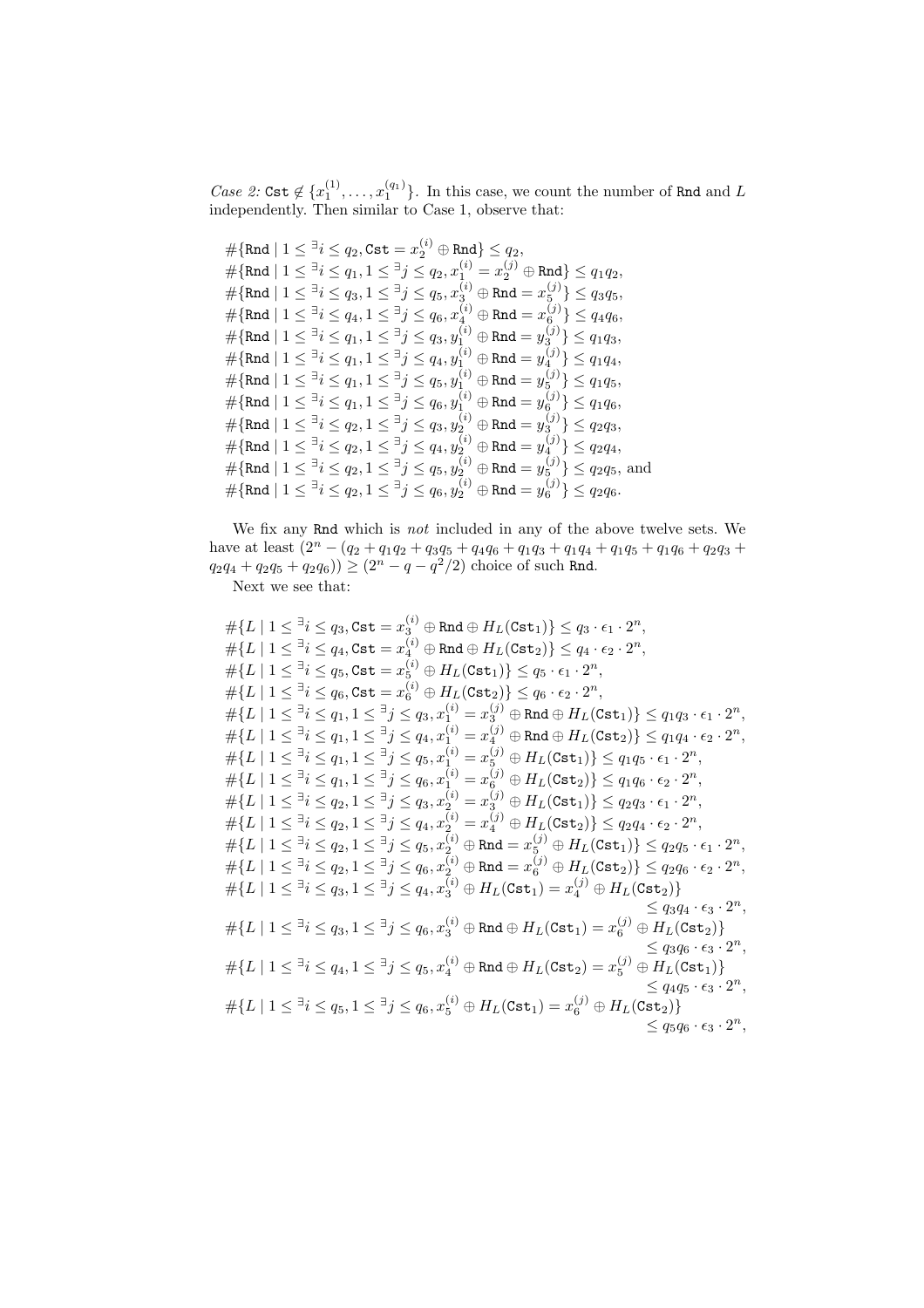$\#\{L \mid 1 \leq^\exists i \leq q_1, L= y_1^{(i)} \oplus \mathtt{Rnd}\} \leq q_1,$  $\#\{L \mid 1 \leq^\exists i \leq q_2, L= y^{(i)}_2 \oplus \mathtt{Rnd}\} \leq q_2,$  $\#\{L \mid 1 \leq \exists i \leq q_3, L = y_3^{(i)}\} \leq q_3,$  $\#\{L \mid 1 \leq \exists i \leq q_4, L = y_4^{(i)}\} \leq q_4,$  $\#\{L \mid 1 \leq \frac{\exists i \leq q_5, L = y_5^{(i)}\} \leq q_5$ , and  $\#\{L \mid 1 \leq \exists i \leq q_6, L = y_6^{(i)}\} \leq q_6,$ 

from the conditions in Sec. 3.

We now fix any L which is *not* included in any of the above twenty-two sets. We have at least  $(2^{n}-(q_3\cdot\epsilon_1\cdot 2^{n}+q_4\cdot\epsilon_2\cdot 2^{n}+q_5\cdot\epsilon_1\cdot 2^{n}+q_6\cdot\epsilon_2\cdot 2^{n}+q_1q_3\cdot\epsilon_1\cdot 2^{n}+q_1q_4\cdot\epsilon_2\cdot 2^{n}+q_2q_5\cdot\epsilon_1\cdot 2^{n}+q_3q_6\cdot\epsilon_2\cdot 2^{n}+q_4q_7\cdot\epsilon_2\cdot 2^{n}+q_5q_7\cdot\epsilon_2\cdot 2^{n}+q_6q_8\cdot\$  $\epsilon_2 \cdot 2^n + q_1q_5 \cdot \epsilon_1 \cdot 2^n + q_1q_6 \cdot \epsilon_2 \cdot 2^n + q_2q_3 \cdot \epsilon_1 \cdot 2^n + q_2q_4 \cdot \epsilon_2 \cdot 2^n + q_2q_5 \cdot \epsilon_1 \cdot 2^n + q_2q_6 \cdot \epsilon_2$  $2^{n}+q_{3}q_{4}\cdot\epsilon_{3}\cdot2^{n}+q_{3}q_{6}\cdot\epsilon_{3}\cdot2^{n}+q_{4}q_{5}\cdot\epsilon_{3}\cdot2^{n}+q_{5}q_{6}\cdot\epsilon_{3}\cdot2^{n}+q_{1}+q_{2}+q_{3}+q_{4}+q_{5}+q_{6})\right)\geq$  $(2^n - q \cdot \epsilon \cdot 2^n - q^2 \cdot \epsilon \cdot 2^n/2 - q)$  choice of such L.

Then we have:

- $-$  the inputs to  $P$ ,  $\{{\tt Cst}, x_1^{(1)},\ldots,x_1^{(q_1)},x_2^{(1)}\oplus {\tt Rnd},\ldots,x_2^{(q_2)}\oplus {\tt Rnd},x_3^{(1)}\oplus {\tt Rnd}\oplus \ldots$  $H_L(\mathtt{Cst}_1),\ldots,x^{(q_3)}_3 \oplus \mathtt{Rnd} \oplus H_L(\mathtt{Cst}_1),x^{(1)}_4 \oplus \mathtt{Rnd} \oplus H_L(\mathtt{Cst}_2),\ldots,x^{(q_4)}_4 \oplus \mathtt{Rnd} \oplus$  $H_L({\tt Cst}_2), x_5^{(1)} \oplus H_L({\tt Cst}_1), \ldots, x_5^{(q_5)} \oplus H_L({\tt Cst}_1), x_6^{(1)} \oplus H_L({\tt Cst}_2), \ldots, x_6^{(q_6)} \oplus$  $H_L(\texttt{Cst}_2)$ , are distinct, and
- $-$  the corresponding outputs,  $\{L, y_1^{(1)} \oplus \text{Rnd}, \ldots, y_1^{(q_1)} \oplus \text{Rnd}, y_2^{(1)} \oplus \text{Rnd}, \ldots, y_2^{(q_2)} \oplus$  $\texttt{Rnd}, y_3^{(1)}, \ldots, y_3^{(q_3)}, y_4^{(1)}, \ldots, y_4^{(q_4)}, y_5^{(1)}, \ldots, y_5^{(q_5)}, y_6^{(1)}, \ldots, y_6^{(q_6)}\},$  are distinct.

In other words, for P, the above  $1+q_1+q_2+q_3+q_4+q_5+q_6$  input-output pairs are determined. The remaining  $2^n - (1 + q_1 + q_2 + q_3 + q_4 + q_5 + q_6)$  input-output pairs are undetermined. Therefore we have  $(2^{n}-(1+q_1+q_2+q_3+q_4+q_5+q_6))!$  $(2<sup>n</sup> - (1 + q))!$  possible choice of P for any such fixed  $(L, Rnd)$ .

*Completing the Proof.* In Case 1, we have at least  $(2^{n}-(q^{2}/2)\cdot(1+\epsilon\cdot 2^{n}))\cdot(2^{n}-q)!$ choice of  $(P, \text{Rnd})$  which satisfies  $(8)$ .

In Case 2, we have at least  $(2^{n} - q - q^2/2) \cdot (2^{n} - q \cdot \epsilon \cdot 2^{n} - q^2 \cdot \epsilon \cdot 2^{n}/2 - \epsilon \cdot \epsilon \cdot 2^{n} - \epsilon \cdot 2^{n}/2)$  $q$ ) ·  $(2^n - (1 + q))!$  choice of  $(P, Rnd)$  which satisfies (8). This bound is at least  $(2^{n} - (q + q^{2}/2) \cdot (1 + \epsilon \cdot 2^{n})) \cdot (2^{n} - q)!$ .

This concludes the proof of the lemma. 

$$
\Box
$$

We now prove Lemma 5.3.

*Proof (of Lemma 5.3).* For  $1 \leq i \leq 6$ , let  $\mathcal{O}_i$  be either  $Q_i$  or  $P_i$ . The adversary A has oracle access to  $\mathcal{O}_1,\ldots,\mathcal{O}_6$ . Since A is computationally unbounded, there is no loss of generality to assume that  $A$  is deterministic.

There are six types of queries A can make:  $(\mathcal{O}_j, x)$  which denotes the query "what is  $\mathcal{O}_j(x)$ ?" For the *i*-th query A makes to  $\mathcal{O}_j$ , define the query-answer pair  $(x_j^{(i)}, y_j^{(i)}) \in \{0,1\}^n \times \{0,1\}^n$ , where A's query was  $(\mathcal{O}_j, x_j^{(i)})$  and the answer it got was  $y_j^{(i)}$ .

Suppose that we run A with oracles  $\mathcal{O}_1,\ldots,\mathcal{O}_6$ . For this run, assume that A made  $q_j$  queries to  $\mathcal{O}_j(\cdot)$ , where  $q_1 + \cdots + q_6 = q$ . For this run, we define view v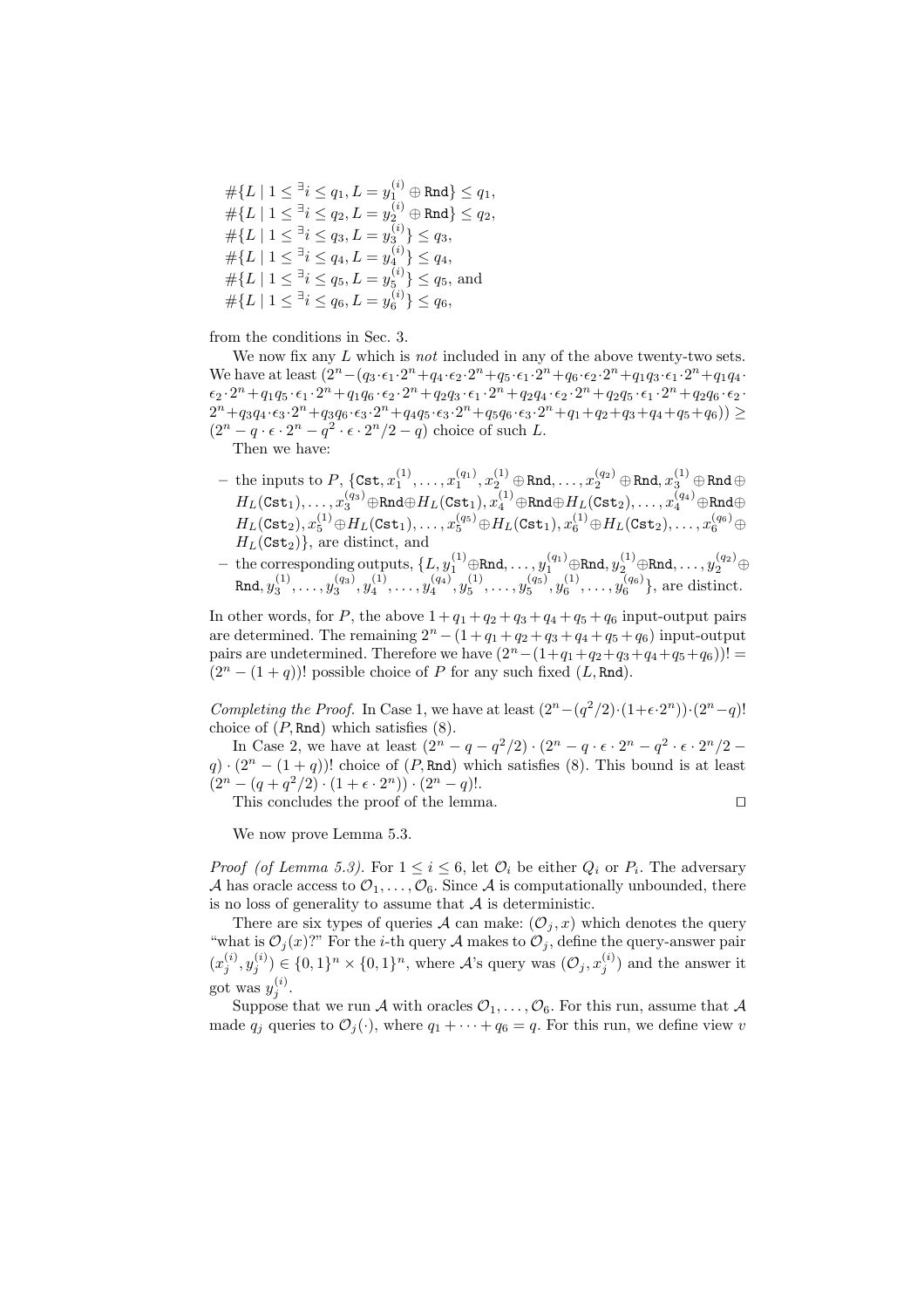of A as

$$
v \stackrel{\text{def}}{=} \langle (y_1^{(1)}, \dots, y_1^{(q_1)}), (y_2^{(1)}, \dots, y_2^{(q_2)}), (y_3^{(1)}, \dots, y_3^{(q_3)}), (y_4^{(1)}, \dots, y_4^{(q_4)}), (y_5^{(1)}, \dots, y_5^{(q_5)}), (y_6^{(1)}, \dots, y_6^{(q_6)}),
$$
(9)

For this view, we always have:

For 
$$
1 \leq j \leq 6
$$
,  $\{y_j^{(1)}, \ldots, y_j^{(q_j)}\}$  are distinct.

We note that since  $A$  never repeats a query, for the corresponding queries, we have:

For  $1 \leq j \leq 6$ ,  $\{x_j^{(1)}, \ldots, x_j^{(q_j)}\}$  are distinct.

Since  $A$  is deterministic, the *i*-th query  $A$  makes is fully determined by the first  $i-1$  query-answer pairs. This implies that if we fix some  $qn$ -bit string V and return the *i*-th *n*-bit block as the answer for the *i*-th query  $A$  makes (instead of the oracles), then

- **–** A's queries are uniquely determined,
- $q_1, \ldots, q_6$  are uniquely determined,
- **–** the parsing of V into the format defined in (9) is uniquely determined, and **–** the final output of A (0 or 1) is uniquely determined.
- Let  $V_{one}$  be a set of all qn-bit strings V such that A outputs 1. We let  $N_{one} \stackrel{\text{def}}{=} \#V_{one}$ . Also, let  $V_{good}$  be a set of all qn-bit strings V such that:

For  $1 \leq \forall i \leq \forall j \leq q$ , the *i*-th *n*-bit block of  $V \neq$  the *j*-th *n*-bit block of V.

Note that if  $V \in V_{good}$  then the corresponding parsing v satisfies:

$$
- \{y_1^{(1)}, \ldots, y_1^{(q_1)}\} \cup \{y_2^{(1)}, \ldots, y_2^{(q_2)}\} \text{ are distinct, and} \\ - \{y_3^{(1)}, \ldots, y_3^{(q_3)}\} \cup \{y_4^{(1)}, \ldots, y_4^{(q_4)}\} \cup \{y_5^{(1)}, \ldots, y_5^{(q_5)}\} \cup \{y_6^{(1)}, \ldots, y_6^{(q_6)}\} \text{ are distinct.}
$$

Now observe that the number of V which is *not* in the set  $V_{qood}$  is at most  $\binom{q}{2} \frac{2^{qn}}{2^n}$ . Therefore, we have

$$
#\{V \mid V \in (\mathbf{V}_{one} \cap \mathbf{V}_{good})\} \ge N_{one} - \binom{q}{2} \frac{2^{qn}}{2^n} . \tag{10}
$$

*Evaluation of* p*rand.* We first evaluate

$$
p_{rand} \stackrel{\text{def}}{=} \Pr(P_1, \dots, P_6 \stackrel{R}{\leftarrow} \text{Perm}(n) : \mathcal{A}^{P_1(\cdot), \dots, P_6(\cdot)} = 1)
$$
  
= 
$$
\frac{\# \{(P_1, \dots, P_6) \mid \mathcal{A}^{P_1(\cdot), \dots, P_6(\cdot)} = 1\}}{\{(2^n)!\}^6}.
$$

For each  $V \in V_{one}$ , the number of  $(P_1, \ldots, P_6)$  such that

For 
$$
1 \le j \le 6
$$
,  $P_j(x_j^{(i)}) = y_j^{(i)}$  for  $1 \le \forall i \le q_j$ ,  $(11)$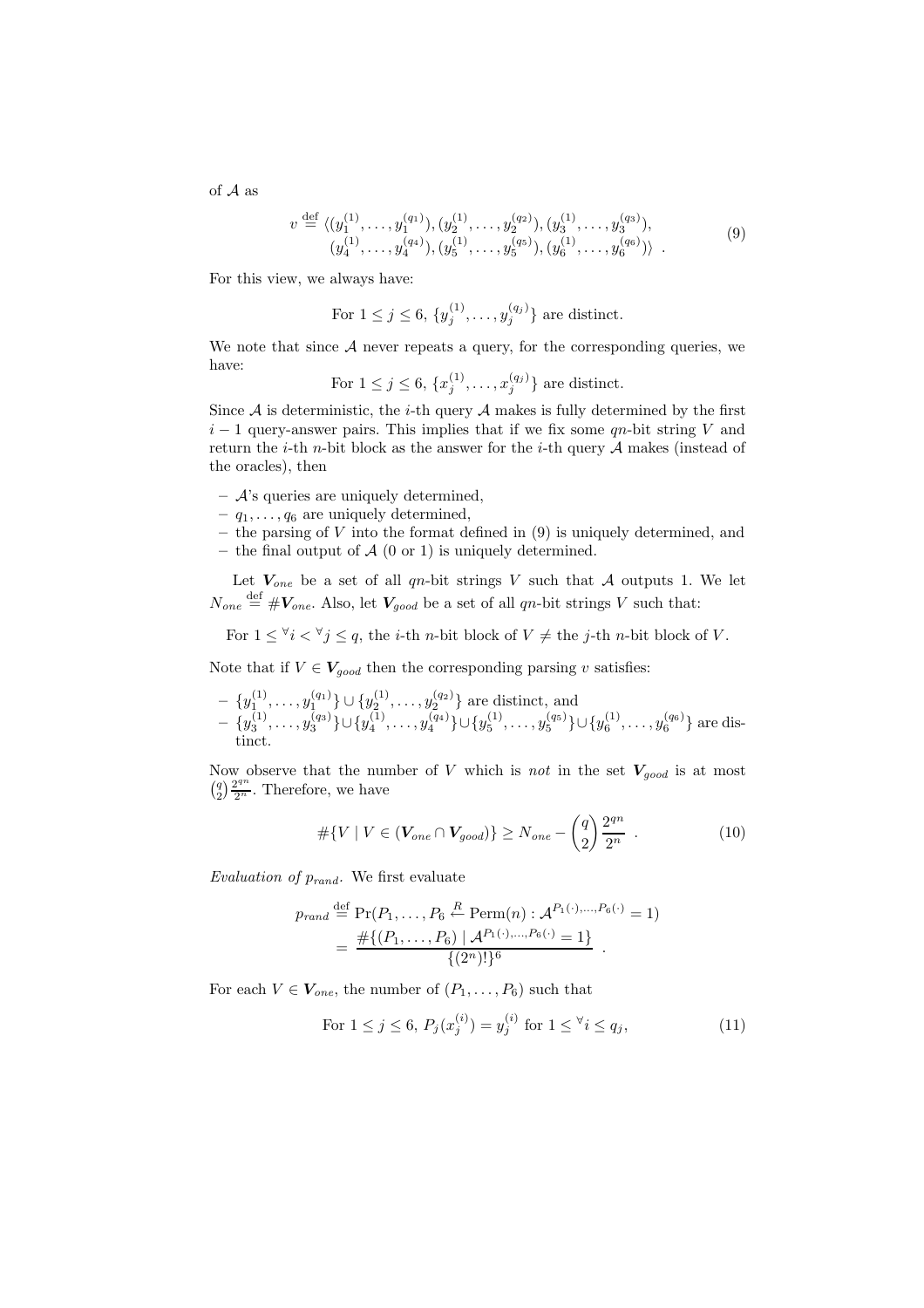is exactly  $\prod_{1 \leq j \leq 6} (2^n - q_j)!$ , which is at most  $(2^n - q)! \cdot \{(2^n)!\}^5$ . Therefore, we have

$$
p_{rand} = \sum_{V \in \mathbf{V}_{one}} \frac{\# \{ (P_1, \ldots, P_6) \mid (P_1, \ldots, P_6) \text{ satisfying (11)} \}}{\{(2^n)!\}^6}
$$
  

$$
\leq \sum_{V \in \mathbf{V}_{one}} \frac{(2^n - q)!}{(2^n)!}
$$
  

$$
= N_{one} \cdot \frac{(2^n - q)!}{(2^n)!}.
$$

*Evaluation of* p*real.* We next evaluate

$$
\begin{aligned} p_{real} &\stackrel{\text{def}}{=} \Pr(P \stackrel{R}{\leftarrow} \text{Perm}(n); \text{Rnd} \stackrel{R}{\leftarrow} \{0,1\}^n: \mathcal{A}^{Q_1(\cdot),\dots,Q_6(\cdot)}=1) \\ &=\frac{\#\{(P,\text{Rnd}) \mid \mathcal{A}^{Q_1(\cdot),\dots,Q_6(\cdot)}=1\}}{(2^n)! \cdot 2^n} \end{aligned}.
$$

Then from Lemma B.1, we have

$$
p_{real} \ge \sum_{V \in (\mathbf{V}_{one} \cap \mathbf{V}_{good})} \frac{\#\{(P, \text{Rnd}) \mid (P, \text{Rnd}) \text{ satisfying (8)}\}}{(2^n)! \cdot 2^n}
$$

$$
\ge \sum_{V \in (\mathbf{V}_{one} \cap \mathbf{V}_{good})} \frac{(2^n - q)!}{(2^n)!} \cdot \left(1 - \frac{(q + q^2/2) \cdot (1 + \epsilon \cdot 2^n)}{2^n}\right)
$$

.

*Completing the Proof.* From (10) we have

$$
p_{real} \ge \left(N_{one} - \binom{q}{2} \frac{2^{qn}}{2^n} \right) \cdot \frac{(2^n - q)!}{(2^n)!} \cdot \left(1 - \frac{(q + q^2/2) \cdot (1 + \epsilon \cdot 2^n)}{2^n} \right)
$$
  
 
$$
\ge \left(p_{rand} - \binom{q}{2} \frac{2^{qn}}{2^n} \cdot \frac{(2^n - q)!}{(2^n)!} \right) \cdot \left(1 - \frac{(q + q^2/2) \cdot (1 + \epsilon \cdot 2^n)}{2^n} \right) .
$$

Since  $2^{qn} \cdot \frac{(2^n-q)!}{(2^n)!} \geq 1$ , we have

$$
p_{real} \geq \left(p_{rand} - \frac{q(q-1)}{2 \cdot 2^n}\right) \cdot \left(1 - \frac{(q+q^2/2) \cdot (1+\epsilon \cdot 2^n)}{2^n}\right)
$$
  
\n
$$
\geq p_{rand} - \frac{(2q^2+q) + (q^2+2q) \cdot \epsilon \cdot 2^n}{2 \cdot 2^n}
$$
  
\n
$$
\geq p_{rand} - \frac{3q^2}{2} \cdot \left(\frac{1}{2^n} + \epsilon\right) . \tag{12}
$$

Applying the same argument to  $1 - p_{\text{real}}$  and  $1 - p_{\text{rand}}$  yields that

$$
1 - p_{real} \ge 1 - p_{rand} - \frac{3q^2}{2} \cdot \left(\frac{1}{2^n} + \epsilon\right) \tag{13}
$$

Finally, (12) and (13) give 
$$
|p_{real} - p_{rand}| \leq \frac{3q^2}{2} \cdot (\frac{1}{2^n} + \epsilon)
$$
.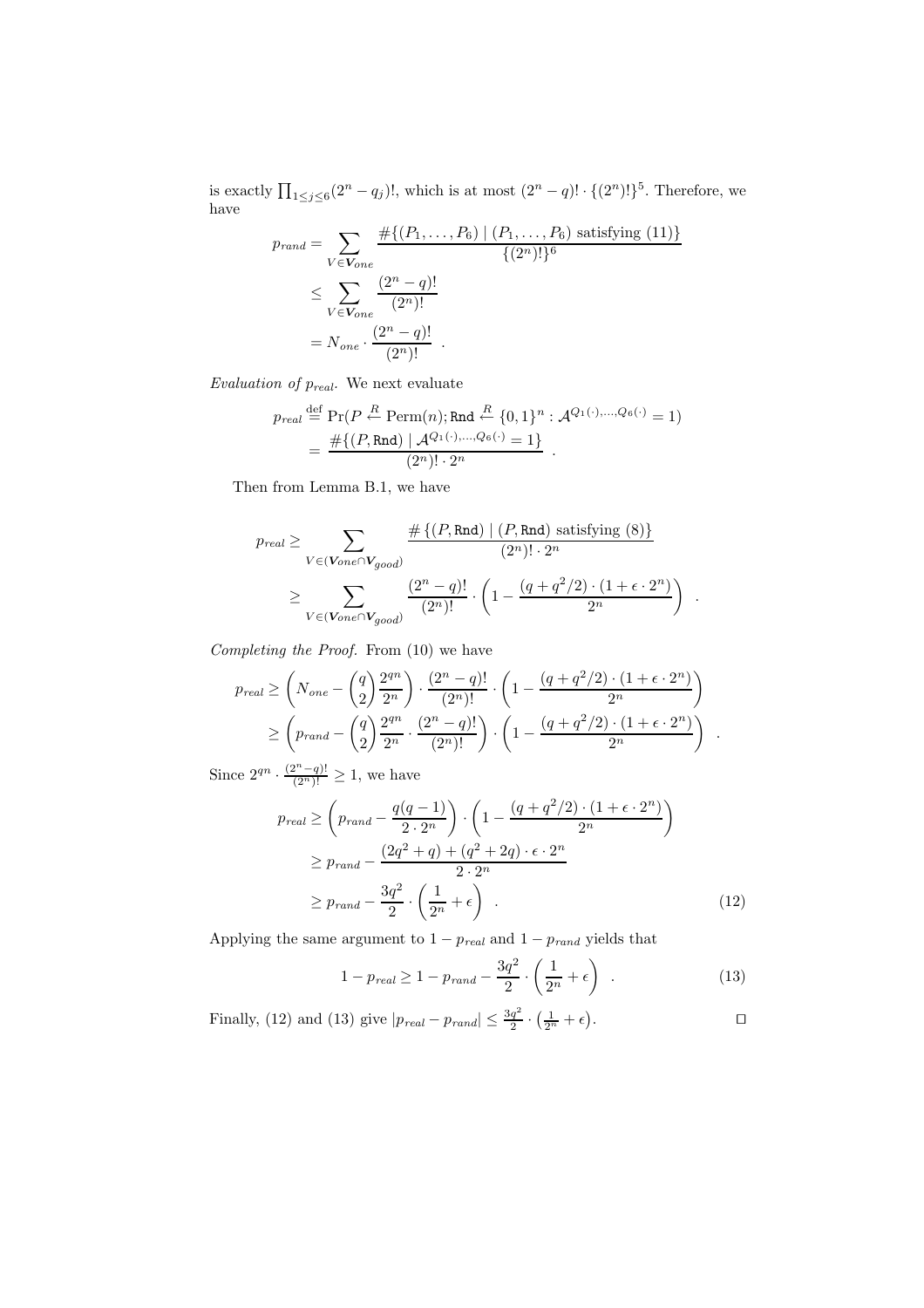# **C Proof of Lemma 5.4**

Let S and S' be distinct bit strings such that  $|S| = sn$  for some  $s \geq 1$ , and  $|S'| = s'n$  for some  $s' \geq 1$ . Define  $V_n(S, S') \stackrel{\text{def}}{=} \Pr(P_2 \stackrel{R}{\leftarrow} \text{Perm}(n) : \text{CBC}_{P_2}(S) =$  $CBC_{P_2}(S')$ ). Then the following proposition is known [3].

**Proposition C.1** (Black and Rogaway [3]). Let S and S' be distinct bit strings such that  $|S| = sn$  *for some*  $s \geq 1$ *, and*  $|S'| = s'n$  *for some*  $s' \geq 1$ *. Assume that*  $s, s' \leq 2^n/4$ *. Then* 

$$
V_n(S, S') \le \frac{(s+s')^2}{2^n} .
$$

Now let M and M' be distinct bit strings such that  $|M| = mn$  for some  $m \geq 2$ , and  $|M'| = m'n$  for some  $m' \geq 2$ . Define  $W_n(M, M') \stackrel{\text{def}}{=} Pr(P_1, \ldots, P_6 \stackrel{R}{\leftarrow} )$  $\text{Perm}(n)$ : MOMAC<sub>*P*1</sub>,...,*P*<sub>6</sub>(*M*) = MOMAC<sub>*P*1</sub>,...,*P*<sub>6</sub>(*M*')). We note that *P*<sub>5</sub> and  $P_6$  are irrelevant in the event  $MOMAC_{P_1,\ldots,P_6}(M) = MOMAC_{P_1,\ldots,P_6}(M')$  since M and  $M'$  are both longer than n bits. Also,  $P_4$  is irrelevant in the above event since  $|M|$  and  $|M'|$  are both multiples of n. Further,  $P_3$  is irrelevant in the above event since it is invertible, and thus, there is a collision if and only if there is a collision at the input to the last encryption.

We show the following lemma.

**Lemma C.1 (MOMAC Collision Bound).** *Let* M *and* M *be distinct bit strings such that*  $|M| = mn$  *for some*  $m \geq 2$ *, and*  $|M'| = m'n$  *for some*  $m' \geq 2$ *. Assume that*  $m, m' \leq 2^n/4$ *. Then* 

$$
W_n(M, M') \le \frac{(m+m')^2}{2^n} .
$$

*Proof.* Let  $M[1] \cdots M[m]$  and  $M'[1] \cdots M'[m']$  be partitions of M and M' respectively. We consider two cases:  $M[1] = M'[1]$  and  $M[1] \neq M'[1]$ .

*Case 1:*  $M[1] = M'[1]$ . In this case, Let  $P_1$  be any permutation in  $\text{Perm}(n)$ , and let  $S \leftarrow (P_1(M[1]) \oplus M[2]) \circ M[3] \circ \cdots \circ M[m] \text{ and } S' \leftarrow (P_1(M'[1]) \oplus M'[2]) \circ$  $M'[3] \circ \cdots \circ M'[m']$ . Observe that  $MOMAC_{P_1,...,P_6}(M) = MOMAC_{P_1,...,P_6}(M')$ if and only if  $\text{CBC}_{P_2}(S) = \text{CBC}_{P_2}(S')$ , since we may ignore the last encryptions in  $\text{CBC}_{P_2}(S)$  and  $\text{CBC}_{P_2}(S')$ . Therefore

$$
W_n(M, M') \le V_n(S, S') \le \frac{(m+m'-2)^2}{2^n} .
$$

*Case 2:*  $M[1] \neq M'[1]$ . In this case, we split into two cases:  $P_1(M[1]) \oplus M[2] \neq$  $P_1(M'[1]) \oplus M'[2]$  and  $P_1(M[1]) \oplus M[2] = P_1(M'[1]) \oplus M'[2]$ . The former event will occur with probability at most 1. The later one will occur with probability at most  $\frac{1}{2^n-1}$ , which is at most  $\frac{2}{2^n}$ . Then it is not hard to see that

$$
W_n(M, M') \le 1 \cdot V_n(S, S') + \frac{2}{2^n} \le \frac{(m+m-2)^2}{2^n} + \frac{2}{2^n} \le \frac{(m+m')^2}{2^n}
$$

by applying the similar argument as in Case 1.  $\Box$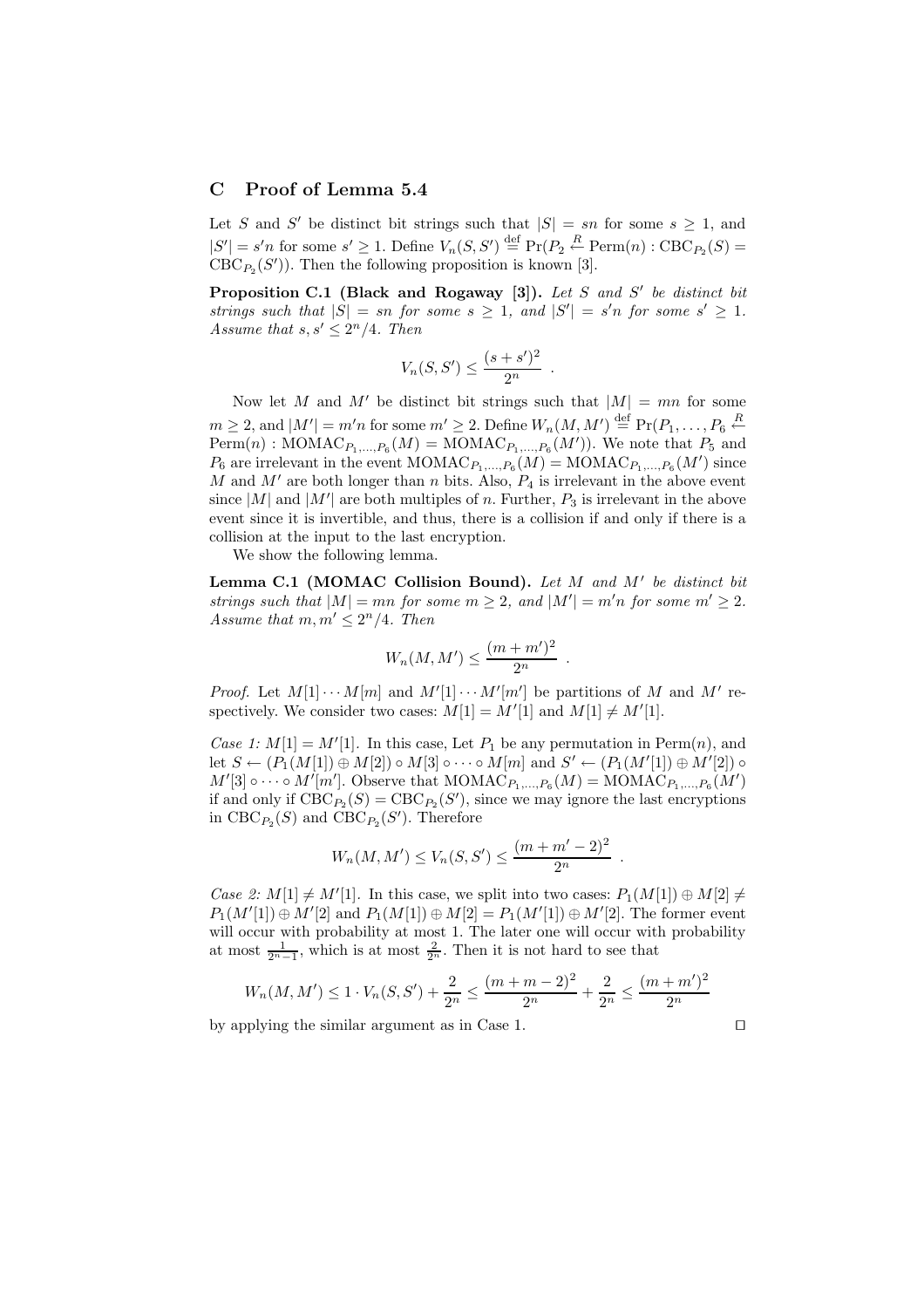Let m be an integer such that  $m \leq 2^n/4$ . We consider the following four sets.

 $\sqrt{ }$  $\int$  $\overline{\mathcal{L}}$  $D_1 \stackrel{\text{def}}{=} \{M \mid M \in \{0,1\}^*, n < |M| \leq mn \text{ and } |M| \text{ is a multiple of } n\}$  $D_2 \stackrel{\text{def}}{=} \{M \mid M \in \{0,1\}^*, n < |M| \leq mn \text{ and } |M| \text{ is not a multiple of } n\}$  $D_3 \stackrel{\text{def}}{=} \{M \mid M \in \{0,1\}^* \text{ and } |M| = n\}$  $D_4 \stackrel{\text{def}}{=} \{M \mid M \in \{0,1\}^* \text{ and } |M| < n\}$ 

We next show the following lemma.

**Lemma C.2.** *Let*  $q_1, q_2, q_3, q_4$  *be four non-negative integers. For*  $1 \leq i \leq 4$ *, let*  $M_i^{(1)}, \ldots, M_i^{(q_i)}$  be fixed bit strings such that  $M_i^{(j)} \in D_i$  for  $1 \leq j \leq q_i$  and  ${M_i^{(1)}, \ldots, M_i^{(q_i)}}$  are distinct. Similarly, for  $1 \leq i \leq 4$ , let  $T_i^{(1)}, \ldots, T_i^{(q_i)}$  be *fixed n*-bit strings such that  $\{T_i^{(1)}, \ldots, T_i^{(q_i)}\}$  are distinct. Then the number of  $P_1, \ldots, P_6 \in Perm(n)$  *such that* 

$$
\begin{cases}\nMOMAC_{P_1,\ldots,P_6}(M_1^{(i)}) = T_1^{(i)} \text{ for } 1 \leq \forall i \leq q_1, \\
MOMAC_{P_1,\ldots,P_6}(M_2^{(i)}) = T_2^{(i)} \text{ for } 1 \leq \forall i \leq q_2, \\
MOMAC_{P_1,\ldots,P_6}(M_3^{(i)}) = T_3^{(i)} \text{ for } 1 \leq \forall i \leq q_3 \text{ and} \\
MOMAC_{P_1,\ldots,P_6}(M_4^{(i)}) = T_4^{(i)} \text{ for } 1 \leq \forall i \leq q_4\n\end{cases} (14)
$$

*is at least*  $\{(2^n)!\}^6 \left(1 - \frac{2q^2m^2}{2^n}\right) \cdot \frac{1}{2^{qn}}, \text{ where } q = q_1 + \cdots + q_4.$ 

*Proof.* We first consider  $M_1^{(1)}, \ldots, M_1^{(q_1)}$ . The number of  $(P_1, P_2)$  such that

$$
\text{MOMAC}_{P_1,\ldots,P_6}(M_1^{(i)}) = \text{MOMAC}_{P_1,\ldots,P_6}(M_1^{(j)})
$$
 for  $1 \leq \exists i < \exists j \leq q_1$ 

is at most  $\{(2^n)!\}^2 \cdot {\frac{q_1}{2^n}}$  from Lemma C.1. Note that  $P_3, \ldots, P_6$  are irrelevant in the above event.

We next consider  $M_2^{(1)}, \ldots, M_2^{(q_2)}$ . The number of  $(P_1, P_2)$  such that

$$
\text{MOMAC}_{P_1,\ldots,P_6}(M_2^{(i)}) = \text{MOMAC}_{P_1,\ldots,P_6}(M_2^{(j)})
$$
 for  $1 \leq \exists i < \exists j \leq q_2$ 

is at most  $\{(2^n)! \}^2 \cdot {q_2 \choose 2} \cdot \frac{4m^2}{2^n}$  from Lemma C.1.

Now we fix any  $(P_1, P_2)$  which is not like the above. We have at least  $\{(2^n)!\}^2\left(1-\binom{q_1}{2}\cdot\frac{4m^2}{2^n}-\binom{q_2}{2}\cdot\frac{4m^2}{2^n}\right)$  choice.

Now  $P_1$  and  $P_2$  are fixed in such a way that the inputs to  $P_3$  are distinct and the inputs to  $P_4$  are distinct. Also, the corresponding outputs  $\{T_3^{(1)}, \ldots, T_3^{(q_3)}\}$ are distinct, and  $\{T_4^{(1)}, \ldots, T_4^{(q_4)}\}$  are distinct. We know that the inputs to  $P_5$  are distinct, and the corresponding outputs  $\{T_3^{(1)}, \ldots, T_3^{(q_3)}\}$  are distinct. Also, the inputs to  $P_6$  are distinct, and and the corresponding outputs  $\{T_4^{(1)}, \ldots, T_4^{(q_4)}\}$ are distinct. Therefore, we have at least  $\{(2^n)! \}^2 \left(1 - \binom{q_1}{2} \cdot \frac{4m^2}{2^n} - \binom{q_2}{2} \cdot \frac{4m^2}{2^n}\right)$ .  $(2^{n} - q_{1})! \cdot (2^{n} - q_{2})! \cdot (2^{n} - q_{3})! \cdot (2^{n} - q_{4})!$  choice of  $P_{1}, \ldots, P_{6}$  which satisfies (14). This bound is at least  $\{(2^n)!\}\binom{6}{1-\frac{2q^2m^2}{2^n}} \cdot \frac{1}{2^{qn}}$  since  $(2^n-q_i)!\geq \frac{(2^n)!}{2^{q_i n}}$ . This concludes the proof of the lemma.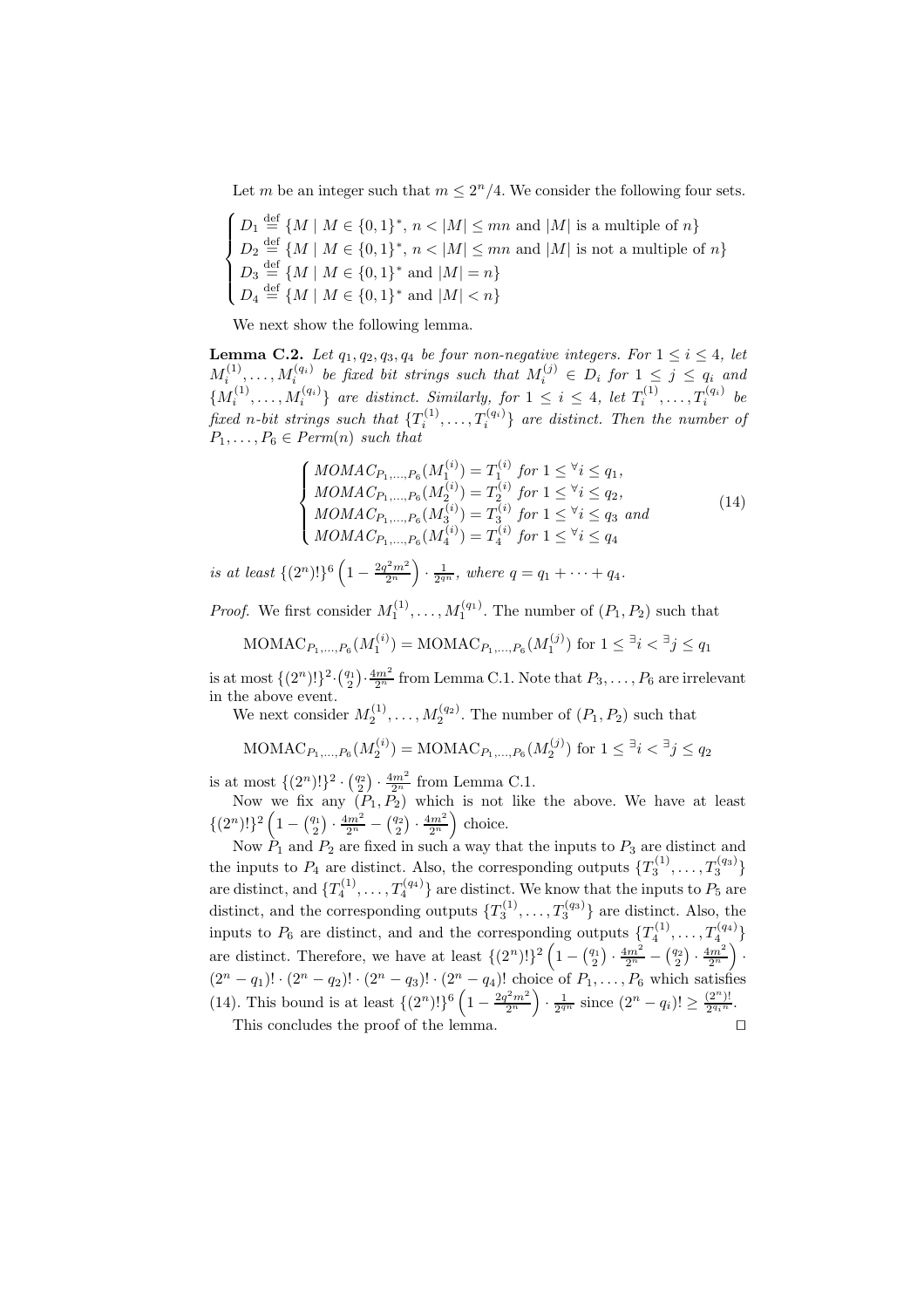We now prove Lemma 5.4.

*Proof (of Lemma 5.4).* Let  $\mathcal O$  be either MOMAC<sub>*P*1</sub>,..., *P*<sub>6</sub> or *R*. Since  $\mathcal A$  is computationally unbounded, there is no loss of generality to assume that  $A$  is deterministic.

Similar to the proof of Lemma 5.3, for the query  $A$  makes to the oracle  $O$ , define the query-answer pair  $(M_j^{(i)}, T_j^{(i)}) \in D_j \times \{0,1\}^n$ , where A's *i*-th query in  $D_j$  was  $M_j^{(i)} \in D_j$  and the answer it got was  $T_j^{(i)} \in \{0,1\}^n$ .

Suppose that we run  $A$  with the oracle. For this run, assume that  $A$  made  $q_j$  queries in  $D_j$ , where  $1 \leq j \leq 4$  and  $q_1 + \cdots + q_4 = q$ . For this run, we define view  $v$  of  $A$  as

$$
v \stackrel{\text{def}}{=} \langle (T_1^{(1)}, \dots, T_1^{(q_1)}), (T_2^{(1)}, \dots, T_2^{(q_2)}),
$$
  

$$
(T_3^{(1)}, \dots, T_3^{(q_3)}), (T_4^{(1)}, \dots, T_4^{(q_4)}) \rangle .
$$
 (15)

Since  $A$  is deterministic, the *i*-th query  $A$  makes is fully determined by the first  $i-1$  query-answer pairs. This implies that if we fix some qn-bit string V and return the *i*-th *n*-bit block as the answer for the *i*-th query  $A$  makes (instead of the oracle), then

- **–** A's queries are uniquely determined,
- $q_1, \ldots, q_4$  are uniquely determined,
- **–** the parsing of V into the format defined in (15) is uniquely determined, and **–** the final output of A (0 or 1) is uniquely determined.

Let  $V_{one}$  be a set of all qn-bit strings V such that A outputs 1. We let  $N_{one} \stackrel{\text{def}}{=} \#V_{one}$ . Also, let  $V_{good}$  be a set of all qn-bit strings V such that:

For  $1 \leq \forall i \leq \forall j \leq q$ , the *i*-th *n*-bit block of  $V \neq$  the *j*-th *n*-bit block of V.

Note that if  $V \in V_{qood}$ , then the corresponding parsing v of V satisfies that:  ${T_1^{(1)}, \ldots, T_1^{(q_1)}}$  are distinct,  ${T_2^{(1)}, \ldots, T_2^{(q_2)}}$  are distinct,  ${T_3^{(1)}, \ldots, T_3^{(q_3)}}$  are distinct and  $\{T_4^{(1)}, \ldots, T_4^{(q_4)}\}$  are distinct. Now observe that the number of V which is *not* in the set  $\overrightarrow{V}_{good}$  is at most  $\left(\frac{q}{2}\right) \frac{2^{qn}}{2^n}$ . Therefore, we have

$$
#\{V \mid V \in (V_{one} \cap V_{good})\} \ge N_{one} - \binom{q}{2} \frac{2^{qn}}{2^n} . \tag{16}
$$

*Evaluation of* p*rand.* We first evaluate

$$
p_{rand} \stackrel{\text{def}}{=} \Pr(R \stackrel{R}{\leftarrow} \text{Rand}(*, n) : \mathcal{A}^{R(\cdot)} = 1) .
$$

Then it is not hard to see

$$
p_{rand} = \sum_{V \in \mathbf{V}_{one}} \frac{1}{2^{qn}} = \frac{N_{one}}{2^{qn}}.
$$